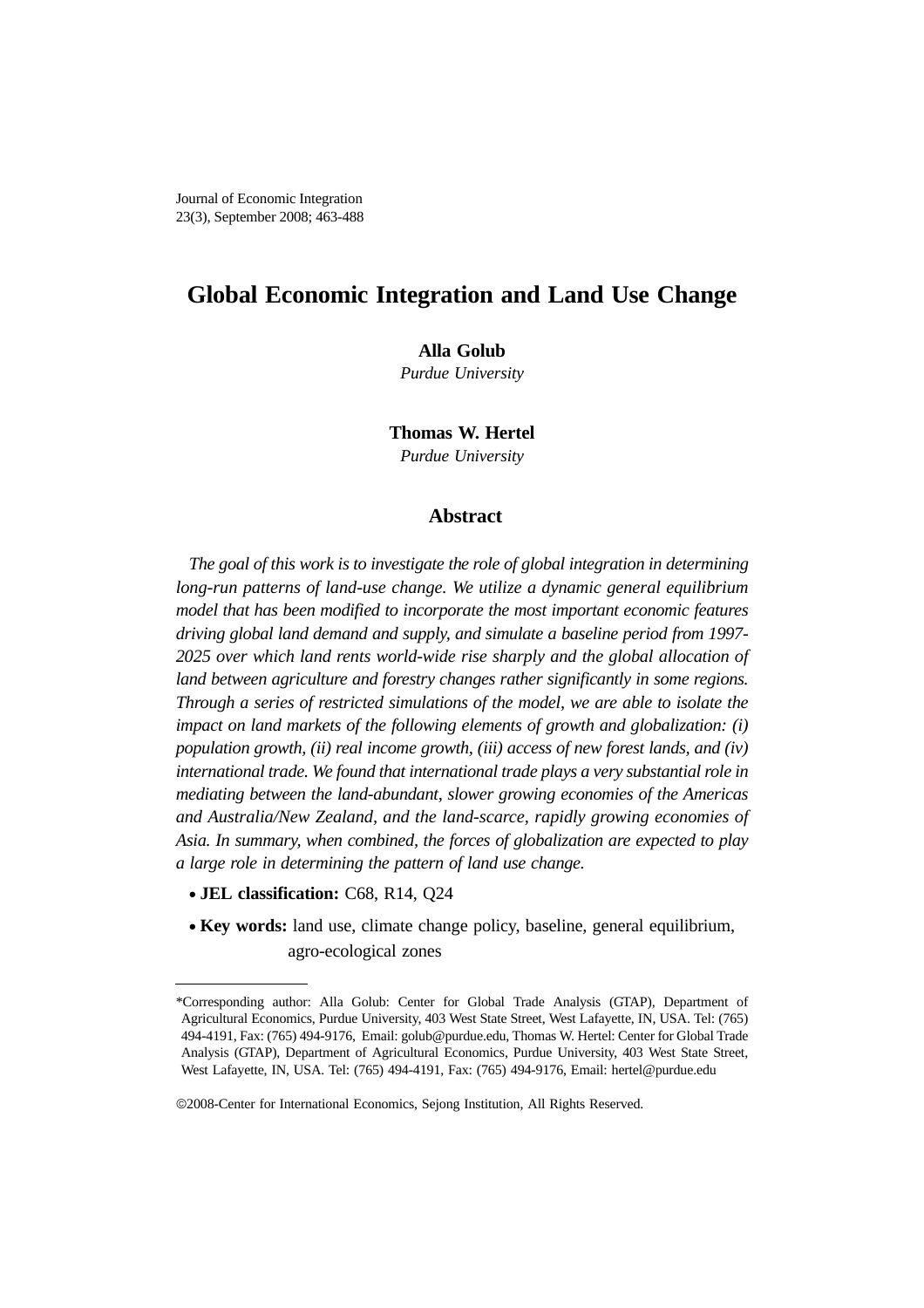464 Alla Golub and Thomas W. Hertel

# **I. Introduction and Motivation**

Changes in land use practices are regarded as an important component of long term strategies to mitigate climate change. According to results from the EMF-21 (Energy Modeling Forum) study models, the land based mitigation strategies are a significant part of the mitigation portfolio required for a climate stabilization policy, accounting for anywhere from 18 to 72 per cent of total abatement by 2050 and 15 to 44 per cent of total abatement by 2100 (Rose *et al*. (2007)). The efficiency of one or another strategy, however, depends critically on the baseline land use changes. The latter depends on many factors, the most important of which are population and per capita income growth as well as the degree of integration in the global economy.

In this work, the GTAP-Dyn (Ianchovichina and McDougall, 2001) dynamic general equilibrium (GE) model of the global economy is modified and extended to investigate the role of population and per capita income growth and global economic integration in determining long-run patterns of land-use change, where the latter is decomposed by Agro-Ecological Zone (AEZ). We are able to isolate the impact of each of these three factors on the development of land use in the long run through a series of carefully designed experiments. While the impact of population and income growth on the derived demand for land is relatively predictable, once supply-side constraints are brought to bear - including the potential to access currently non-commercial lands, the picture becomes more complex. International trade serves to moderate the changes in land rents across regions of the world, transmitting demand growth from the fast-growing, land-constrained countries (e.g., China) to the slower growing, land abundant countries such as Australia and New Zealand. Trade is also shown to have a significant impact on the composition of land-using activities, inducing significant shifts between crops, livestock and forestry uses. In our analysis we consider the 28 year period from 1997 to 2025. While this period is shorter than those usually considered in studies of climate change mitigation strategies, this period is long run in an economic sense; it assumes no fixed factors of production, including land employed in commercial production that can be expanded by conversion of virgin forests into commercially managed land. Though 28 years may not be a long enough time period to observe dramatic changes in climate, it is long enough for climate change policy to have a significant impact on the economy - and for changes in land use to have a significant impact on emissions. So this analysis is highly relevant for those seeking insight into the drivers of land use change over this intermediate time horizon.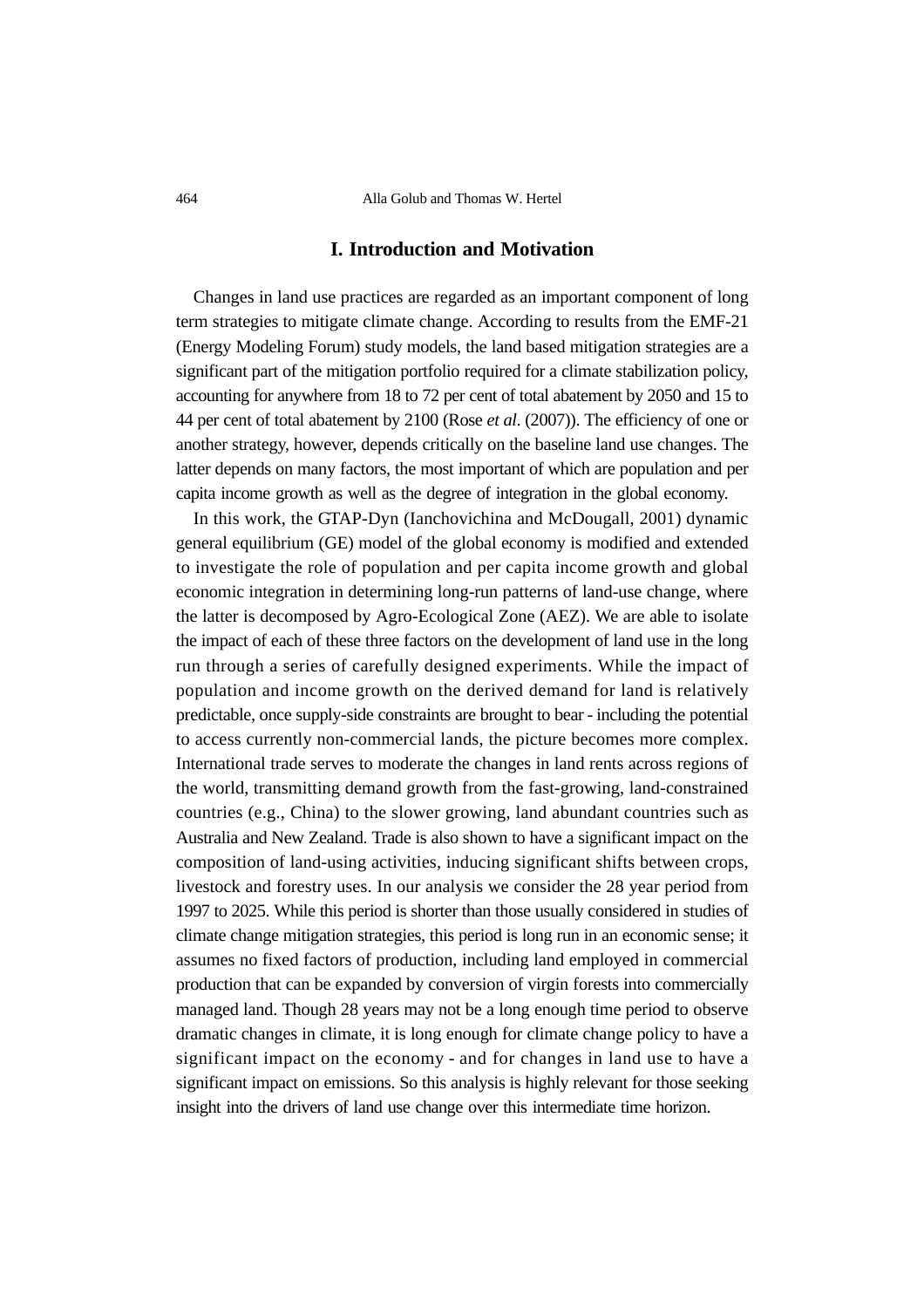Examples of previous studies that have investigated the tradeoffs between different land use decisions are Adams *et al*. (1996) using the Forest and Agriculture Sectors Model (FASOM), Darwin *et al*. (1995) using the Future Agricultural Resource Model (FARM), Ianchovichina *et al*. (2001) using dynamic extension of FARM, and Ahammad and Mi (2005) using the modified global trade and environment model (GTEM). The work presented in this paper is quite similar to that of Ianchovichina *et al*. (2001) and Ahammad and Mi (2005), in that we incorporate land use based on AEZs into recursive dynamic, general equilibrium model. Ianchovichina *et al*. (2001) explore the implications of technological change in agriculture for the pattern of land use in their baseline simulation. Ahammad and Mi (2005) explore the implications of climate policy for land use. However, neither of these studies isolate the impacts of fundamental drivers of supply and demand behind their baseline projections of land use. Therein lies a key contribution of this paper. In addition, we introduce an econometrically estimated consumer demand system, aimed at capturing the changing patterns of consumer purchases as incomes rise. This is coupled with the potential for investment in access to new lands in regions where such non-commercial areas are still available. Taken together, these extensions of traditional global general equilibrium analysis allow us to go much further in understanding the impact of global economic growth and integration on land use change.

#### **II. Methodology**

#### **A. Modeling Approach**

For this paper, we build on the earlier paper by Golub, Hertel and Sohngen (2007), henceforth referred to as GHS. They used a modified version of the dynamic GTAP model called GTAP-Dyn (Ianchovichina and McDougall, 2001). The GTAP-Dyn model is a multi-sector, multi-region, recursive dynamic applied general equilibrium model that extends the standard GTAP model to include international capital mobility, endogenous capital accumulation, and an adaptive expectations theory of investment. The authors undertook several modifications to the model to capture the most important determinants of supply and demand for land and to facilitate long run projections of the sort desired for climate change policy analysis. Here we briefly describe those that are most important for the issue of global economic integration and land use change.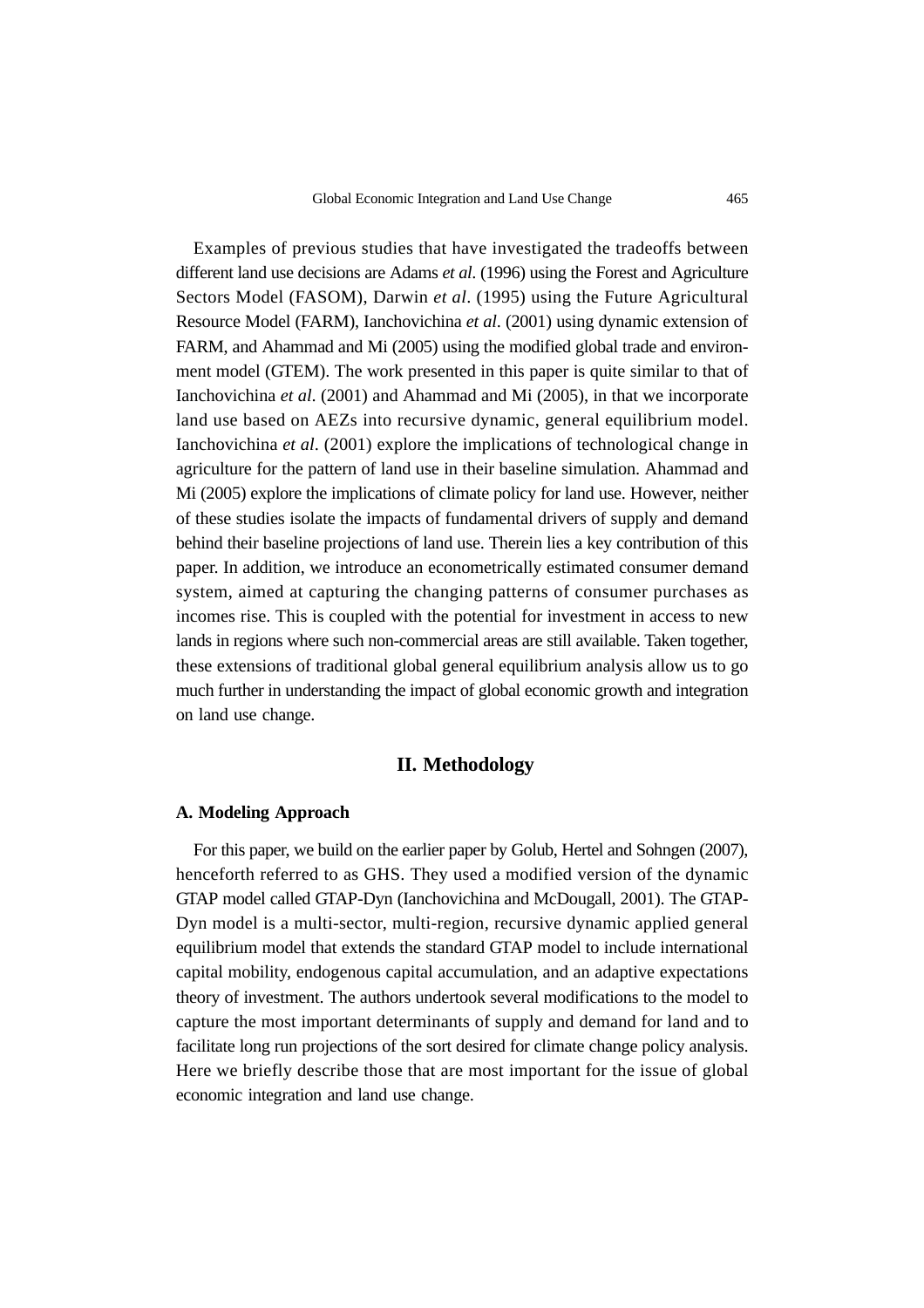466 Alla Golub and Thomas W. Hertel

The most important driver of the demand for land is consumer demand because it influences the scale and location of each production activity. In GHS, consumer demand is modeled with An Implicit Directly Additive Demand System (AIDADS) developed by Rimmer and Powell (1996). The AIDADS demand system is rank 3, meaning that it is very flexible in its ability to represent the non-homothetic demand for consumer goods, which is especially important for fast-growing, developing countries that account for an increasing share of global economic growth. Furthermore, it has been shown to outperform competing demand systems in the prediction of observed demands - particularly demand for food - across a wide range of income levels (Cranfield *et al*. (2003)).

In the AIDADS system, the predicted budget share is the sum of subsistence and discretionary budget shares:

$$
s_{kn} = \frac{p_{kn}\gamma_k}{I_n} + \left(\frac{\alpha_k + \beta_k \exp(U_n)}{1 + \exp(U_n)}\right) \left(\frac{I_n - p'_n\gamma}{I_n}\right) \tag{1}
$$

where  $s_{kn}$  is the average budget share spent on good  $k$  in country  $n$ ,  $p_{kn}$  is the price of good *k* in country *n*,  $I_n$  is total per capita expenditures in country *n*,  $U_n$  is per capita utility in country  $n$ ,  $\chi$  is estimated parameter reflecting the subsistence level of good *k*, and *p'*γ is minimally sustainable per-capita income in country *n*. Parameters  $\alpha_k$  and  $\beta_k$  represent bounds on marginal budget shares at very low (i.e., close to subsistence) and very high income levels, respectively.

The AIDADS parameters estimated by Reimer and Hertel (2004) using the GTAP 5.0 data base, representing the world economy in 1997, are reported in Table 1.

| <b>Consumed Good</b>                                      | Ҡ     | $\alpha_{\!\scriptscriptstyle k}$ | $\beta_{\!k}$ |
|-----------------------------------------------------------|-------|-----------------------------------|---------------|
| Grains, other crops (Crops)                               | 0.298 | 0.084                             | 0.000         |
| Meat, dairy, fish (MeatDairy)                             | 0.000 | 0.122                             | 0.026         |
| Processed food, beverages, tobacco (OthFoodBev)           | 0.142 | 0.138                             | 0.032         |
| Textiles, apparel, footwear (TextAppar)                   | 0.030 | 0.068                             | 0.030         |
| Utilities, other housing services (HousUtils)             | 0.000 | 0.035                             | 0.047         |
| Wholesale/retail trade (WRTrade)                          | 0.078 | 0.132                             | 0.238         |
| Manufactures, electronics (Mnfcs)                         | 0.002 | 0.169                             | 0.099         |
| Transport, communication (TransComm)                      | 0.000 | 0.115                             | 0.097         |
| Financial and business services (FinService)              | 0.014 | 0.030                             | 0.118         |
| Housing, education, health, public services (HousOthServ) | 0.086 | 0.108                             | 0.313         |

**Table 1.** Parameter Estimates for AIDADS Demand System

Source: Reimer and Hertel (2004), based on cross-section estimation using the GTAP version 5 data base.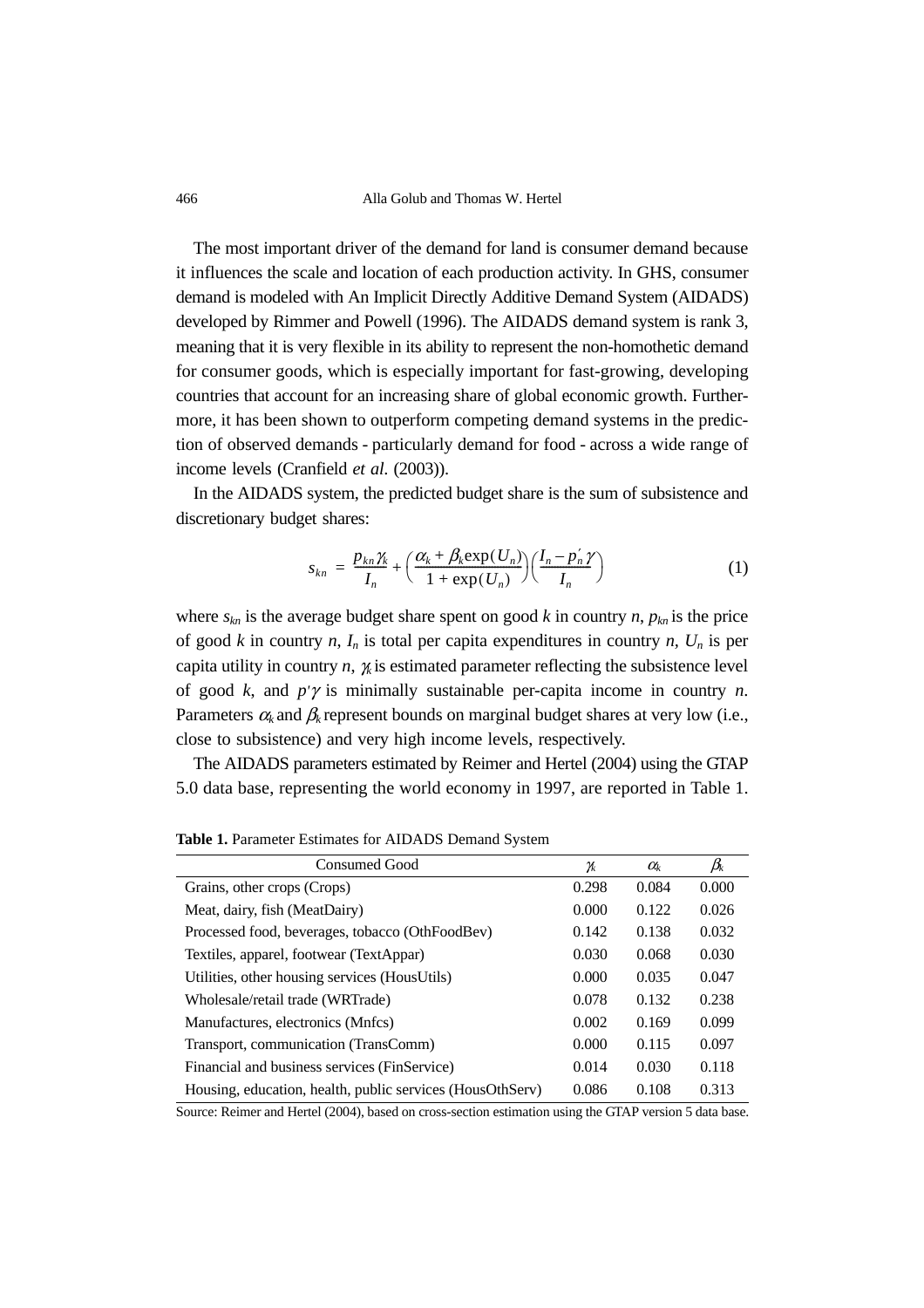The estimation results are consistent with one's intuition regarding how the composition of consumption is likely to differ across income levels. The estimated subsistence levels γ*k* for "Meat, dairy, fish", "Utilities, other housing services" and "Transport, communication" are zeros, implying that these three categories are not necessary for survival. In contrast, subsistence level for "Grains, other crops" is 0.298, highlighting importance of grains and crops at the lowest income levels.

The estimated lower  $(\alpha_k)$  and upper  $(\beta_k)$  bounds on marginal budget shares reported in Table 1 also make sense. At the low income levels, 8.4 and 12.2 cents of each additional dollar are spent on "Grains, other crops" and "Meat, dairy, fish", respectively. The upper bound on marginal budget share,  $\beta_k$ , for "Grains, other crops" is zero implying that expenditures on this consumption category are not increasing at high income levels. As per capita income grows, marginal budget shares decline for food categories, as well as for "Textiles, apparel and footwear", "Manufactures, electronics" and "Transport, communication", while they grow for "Utilities, other housing services", "Wholesale/retail trade", "Financial and business services", and "Housing, education, health, public services" categories that are generally viewed as luxuries at low income levels.

In order to implement AIDADS in our model, we regionalize the parameters in Table 1 to allow this demand system to reproduce the observed, base period budget shares, while retaining the overall pattern of the estimated Engel effects.<sup>1</sup> These base budget shares for the crops, meat and dairy products, other foods and all other goods (aggregated for purposes of this table only) are reported in Table 2 - at producer prices (i.e. wholesale/retail margins are in the "other" category). Our choice of regional aggregation scheme is driven by our focus on the derived demand for land due to income growth. The 78 regions of the GTAP 5.4 data base (Dimaranan and McDougall, 2002) are aggregated to 11 regions according to the mapping reported in Appendix. This aggregation, while parsimonious, represents a broad spectrum of income levels and development across regions.

In the poorest countries it is clear that food expenditures still command a large share of per capita income (45 per cent in South Asia), and much of this comes in the form of purchases of land-intensive goods (crops and meats/dairy). On the other hand, food's share in the total budget is quite small in the richest countries (less than 10 per cent of income, when expenditures are measured at producer

This involves re-scaling the  $\alpha_k$  and  $\beta_k$  parameters for each good, while preserving their ratio. Details are available in Golub (2006).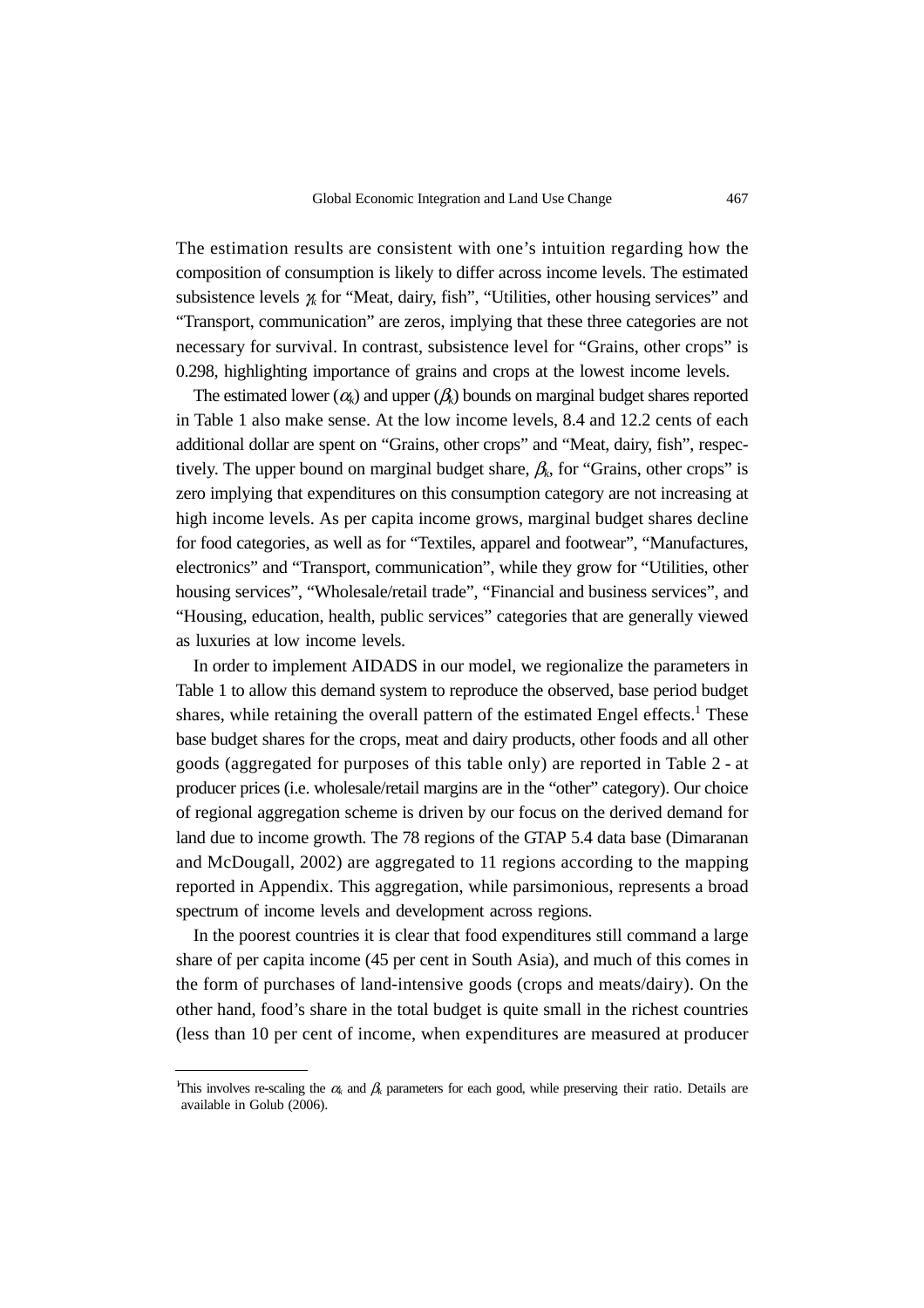| Consumed good      | Scenario/year             | ANZ    |        | China HYAsia ASEAN SAsia                                                     |                      |               | <b>NAm</b>                         | LAm           | <b>WEU</b>    | <b>EIT</b> | MENA ROW                                                       |        |
|--------------------|---------------------------|--------|--------|------------------------------------------------------------------------------|----------------------|---------------|------------------------------------|---------------|---------------|------------|----------------------------------------------------------------|--------|
| Crops              | 1997 benchmark            | 0.0095 | 0.2029 | 0.0263 0.0879 0.2473                                                         |                      |               |                                    | 0.0058 0.0492 | 0.0136 0.0529 |            | 0.0876 0.1008                                                  |        |
|                    | 2025 PE projections       | 0.0059 |        | 0.0924 0.0137                                                                | 0.0626 0.1907        |               | 0.0038 0.0422                      |               | 0.0081 0.0325 |            | 0.0706 0.0802                                                  |        |
|                    | 2025 baseline projections | 0.0060 |        | 0.1025 0.0141 0.0720 0.2132 0.0038 0.0433                                    |                      |               |                                    |               | 0.0080 0.0315 |            | 0.0715 0.0841                                                  |        |
| Meat and Dairy     | 1997 benchmark            |        |        | 0.0318 0.1570 0.0220 0.0744 0.1166 0.0195 0.0821 0.0508 0.1318 0.0838 0.0852 |                      |               |                                    |               |               |            |                                                                |        |
|                    | 2025 PE projections       |        |        | 0.0253 0.1764 0.0166 0.0696 0.1370 0.0163 0.0766 0.0400 0.1105               |                      |               |                                    |               |               |            | 0.0747                                                         | 0.0874 |
|                    | 2025 baseline projections | 0.0255 |        | 0.1756 0.0168 0.0694 0.1346 0.0164 0.0770 0.0403                             |                      |               |                                    |               |               | 0.1115     | 0.0751                                                         | 0.0874 |
| Processed food.    | 1997 benchmark            | 0.0887 |        | 0.1228 0.0850 0.1237                                                         |                      |               |                                    |               |               |            | 0.0832 0.0455 0.1269 0.0629 0.1266 0.1235 0.1394               |        |
| beverages, tobacco | 2025 PE projections       | 0.0710 |        | 0.0805 0.0649 0.1071                                                         |                      |               |                                    |               |               |            | 0.0429 0.0382 0.1175 0.0498 0.1015 0.1082 0.1309               |        |
| (OthFoodBev)       | 2025 baseline projections | 0.0715 | 0.0799 |                                                                              | 0.0655 0.1074 0.0427 |               |                                    |               |               |            | 0.0384 0.1182 0.0501 0.1015 0.1081 0.1297                      |        |
| Other              | 1997 benchmark            | 0.8700 | 0.5173 | 0.8667                                                                       |                      |               | 0.7141 0.5529 0.9291 0.7418 0.8727 |               |               | 0.6887     | 0.7051 0.6746                                                  |        |
|                    | 2025 PE projections       | 0.8978 | 0.6507 | 0.9048 0.7607                                                                |                      | 0.6293 0.9417 |                                    | 0.7637        | 0.9020 0.7555 |            | 0.7465 0.7014                                                  |        |
|                    | 2025 baseline projections | 0.8971 | 0.6420 |                                                                              |                      |               |                                    |               |               |            | 0.9036 0.7512 0.6095 0.9415 0.7615 0.9016 0.7556 0.7453 0.6988 |        |

Source: Base data, GTAP version 5.4 and authors' simulations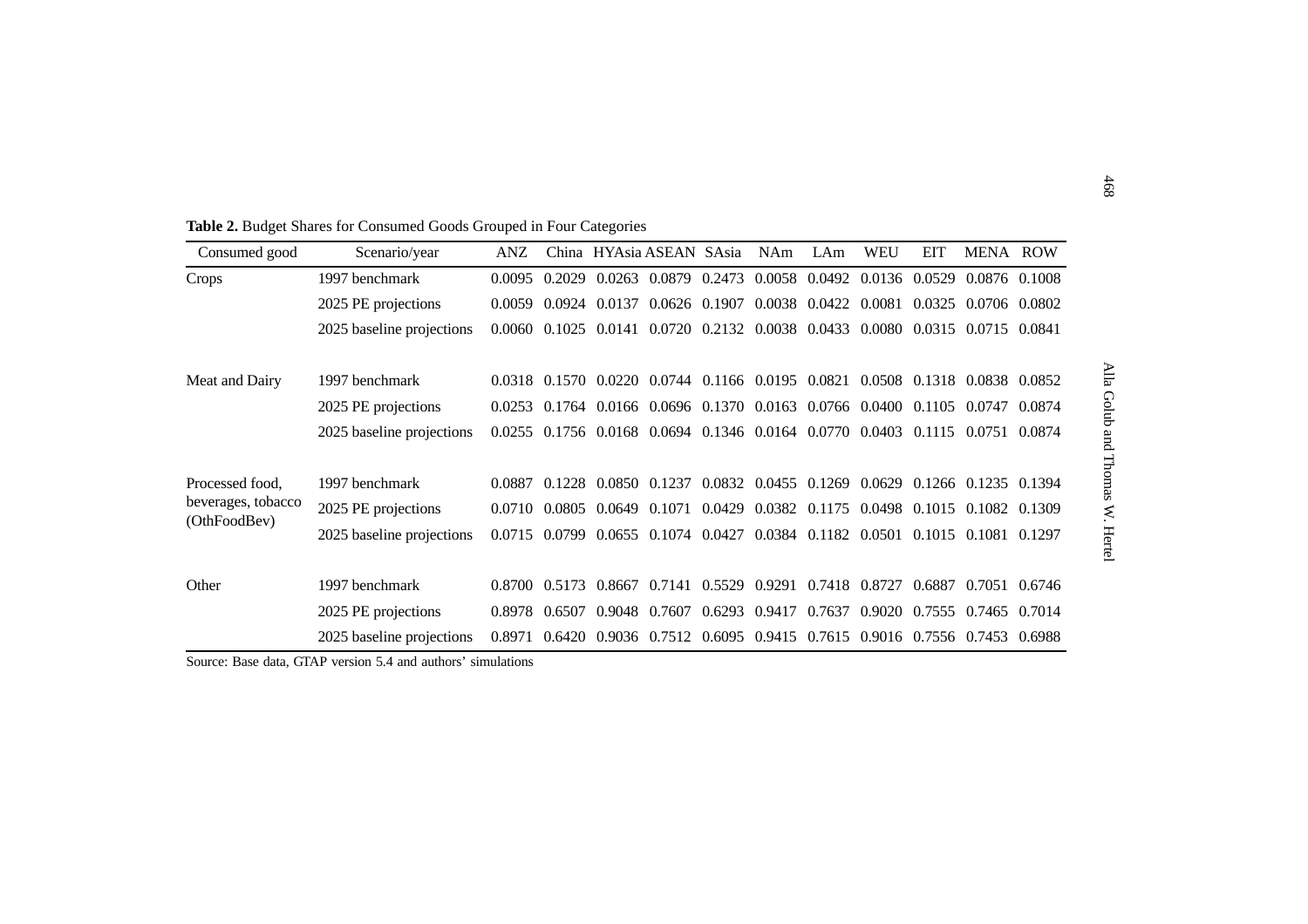prices), and most of this represents expenditure on highly processed goods. Thus the geographic pattern of global income growth is very important in determining the global demand for land in agriculture. Rapid income growth in South Asia and China will have a much more significant impact on the derived demand for land than will equivalent growth in North America or Europe.

To reflect the fact that land is a heterogeneous endowment, GHS bring in climatic and agronomic information by introducing AEZs (Lee *et al*. (2005)). This data base enhances the standard GTAP global economic data base by disaggregating land endowments into AEZs.<sup>2</sup> The AEZs represent six different lengths of growing period  $(6\times60$  day intervals). The concept "length of growing period refers to the number of days within the year of temperatures above  $5^{\circ}$ C when moisture conditions are considered adequate for crop production. This approach evaluates the suitability of each AEZ for production of crops, livestock and forestry based on currently observed practices, so that the competition for land within a given AEZ across uses is constrained to include activities that have been historically observed to take place in that  $AEZ$ <sup>3</sup> Indeed, if two uses (e.g., citrus groves and wheat) do not presently appear in the same AEZ, then they will not compete in the land market. The different AEZs then enter as inputs into national production function for each landusing sector (e.g., wheat). With a sufficiently high elasticity of substitution in use, $4$  the returns to land across AEZs, but within a given use, will move closely together.<sup>5</sup>

Even after disaggregating land use by AEZ, there remains substantial heterogeneity within AEZs. In addition, there are numerous barriers to land conversion between agriculture and forestry, as well as within agriculture - say between crops and livestock uses. Therefore, limit the potential for movement of land from one use to another within an AEZ. In the model, the allocation of land is determined through a nested constant elasticity of transformation (CET), multi-stage optimization structure (Ahammad and Mi, 2005). Owners of the particular type of land (AEZ)

<sup>2</sup> Lee *et al*. (2005) adopt the FAO/IIASA convention of agro-ecological zoning. Agro-ecological zoning refers to segmentation of a parcel of land into smaller units according to agro-ecological characteristics, e.g., moisture and temperature regimes, soil type, landform, etc. In other words, each zone has a similar combination of constraints and potentials for land use.

<sup>&</sup>lt;sup>3</sup>In this work AEZs are static. However, they may shift due to climate change.

<sup>&</sup>lt;sup>4</sup>The elasticity of substitution among AEZs in production is set to 20.

<sup>5</sup> Information on relative importance of each AEZ in each of 11 regions considered in this study, and how important is each sector within AEZ can be found in Golub *et al*. (2007).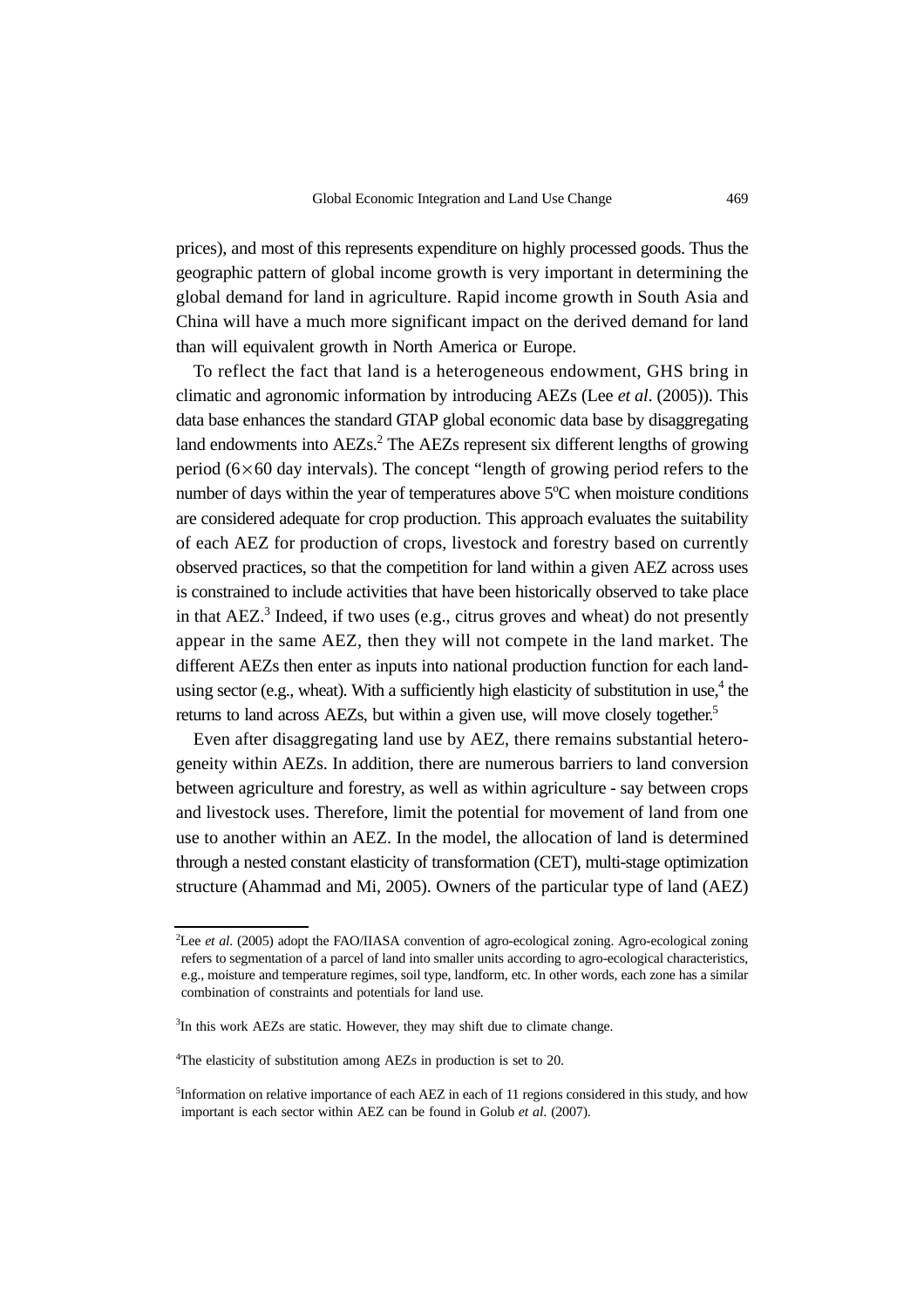first decide on the allocation of land between agriculture and forestry to maximize the total returns from land. Then, based on the return to land in crop production, relative to the return on land used in ruminant livestock production, the land owner decides on the allocation of land between these two broad types of agricultural activities. GHS set the elasticities of transformation amongst uses based on econometric evidence on the responsiveness of land use to changes in land rental differentials.

A final modification to the dynamic GTAP framework is required to accurately capture future developments in the global market for land. We must account for the possibility that currently inaccessible forestland will be brought into commercial production - either of forestry or agriculture products. This is potentially quite important. In North America, 75 per cent of forest lands are estimated to be currently inaccessible, and therefore not employed in commercial production. In Australia/New Zealand, this figure is above 90 per cent (Global Timber Market and Forestry Data Project, 2004). This represents a substantial source of commercial land, some of which could reasonably be expected to come into use if land rents were to rise sufficiently to bring them into production. In order to allow for this possibility, GHS introduce a new investment activity into the model which converts inaccessible forest land to accessible, and hence commercially viable land within an AEZ. Below we highlight the main features of the investment activity, while for the detailed description of the implementation a reader is referred to GHS.

A land owner's decision to add new land to production is modeled as an investment decision. Specifically, the investment in conversion of unmanaged land today yields a stream of future benefits from production undertaken on this land, reflected in the present value of land which is measured as a discounted stream of future land rents.<sup>6</sup> Conversion of unmanaged land is costly because it requires building roads and other infrastructure. It consumes resources and becomes more costly as more land is accessed and less land is left unmanaged. These considerations determine the choice of a functional form for marginal cost of access, which is convex in the share of accessed forests in total forests. New land is accessed only when value of land in a region is high enough to cover the costs of access. In equilibrium, the marginal cost of access is equal to the discounted stream of land rents expected to be obtained from commercial activities. The access cost functions

<sup>6</sup> Myopic expectations for both the land rents and the rate of return are the only option available in our recursive dynamic model. For this reason, investors value land based on current land rents and expected rate of return to capital.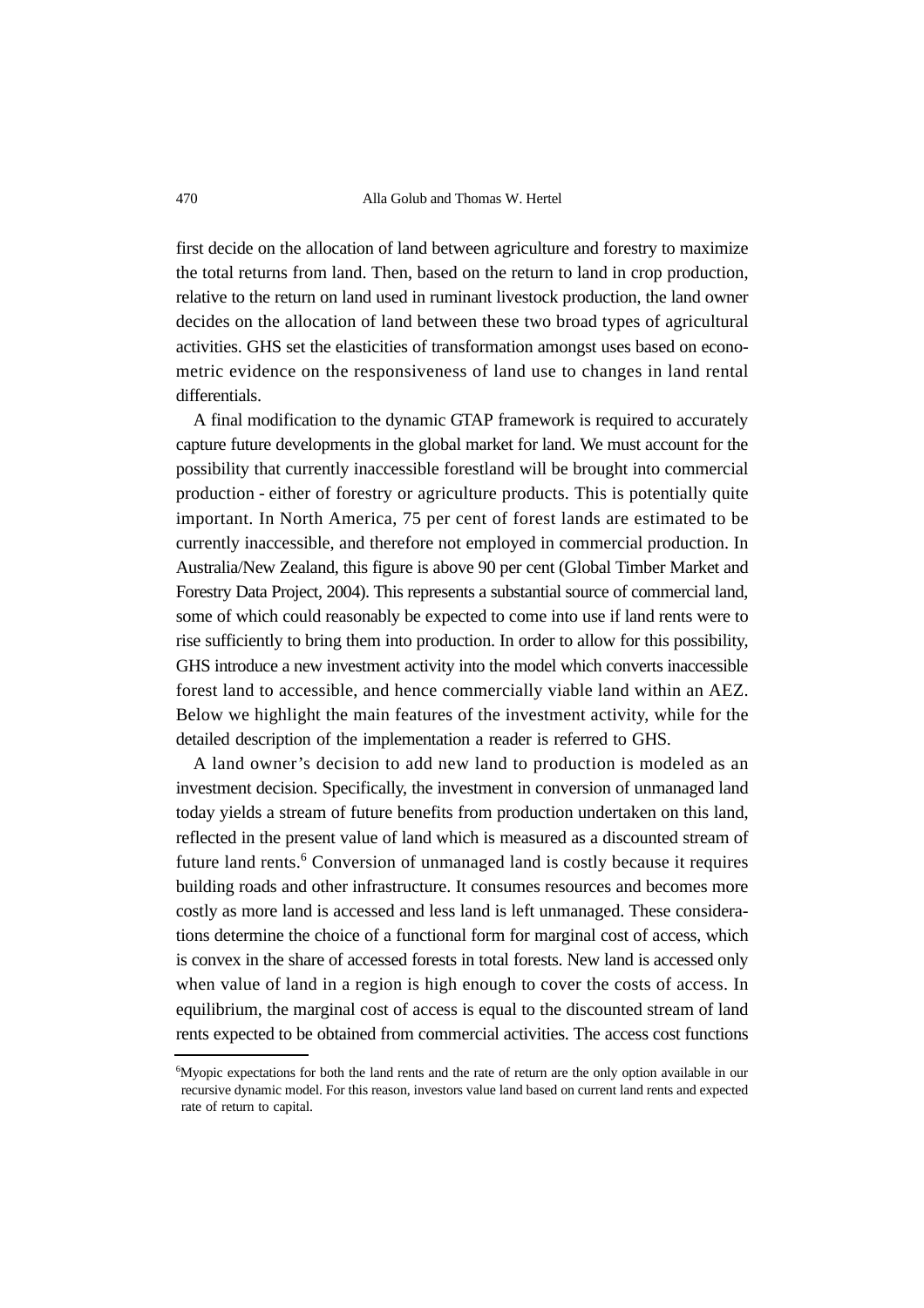are specified at the regional level, thereby augmenting regional AEZs proportionally, where the proportionate additions are based on the AEZ's current share of accessible forests in the total regional accessible forests.

#### **B. Baseline Assumptions**

We adopt the baseline assumptions developed by Hertel *et al*. (2006) . The starting point of our simulation is the world economy in 1997, as depicted in the GTAP v.5.4 (Dimaranan and McDougall, 2002) data base. In our simulations from 1997 to 2025, labor force, population and productivity growth are all exogenous to the model. Projections of labor force (skilled and unskilled labor) growth rates for 1998 - 2025 are taken from Walmsley *et al*. (2000). The historical real GDP and population growth rates for 1998-2004 period are constructed using World Development Indicators database. The real GDP path for 2005-2025 is driven by our assumptions about productivity growth in various sectors of the economy. Productivity growth rates in non-land using sectors are based on our assumptions about economy-wide labor productivity growth in each region, adjusted for productivity differences across sectors using estimates reported in Kets and Lejour (2003). For detailed description of the productivity growth in non-land using sectors the reader is referred to Hertel *et al.* (2006). Productivity growth rates in agriculture are based on Ludena *et al*. (2007). These play a key role in determining the location of future agricultural production. Those authors project rapid catching up in non-ruminants productivity, whereas divergence (more rapid growth in productivity in the rich countries) is more common for ruminant livestock. In the case of crops productivity growth, the industrialized economies show continued strong growth, as is the case for China and South Asia. East and Southeast Asia are projected to continue a recent trend of negligible productivity growth in agriculture. In the absence of better information, productivity growth rates in forestry are assumed to be equal to the average of productivity growth rates in crops and ruminants, weighted by the share of their output in total output of crops and ruminants. This is a "neutral" assumption that does not have an affect on the allocation of land between agriculture and forestry. Productivity growth in forestry processing is predicted based on results from the Global Timber Model (Sohngen and Mendelsohn, 2006).

#### **C. Experimental Design**

The channels through which global economic growth and integration affect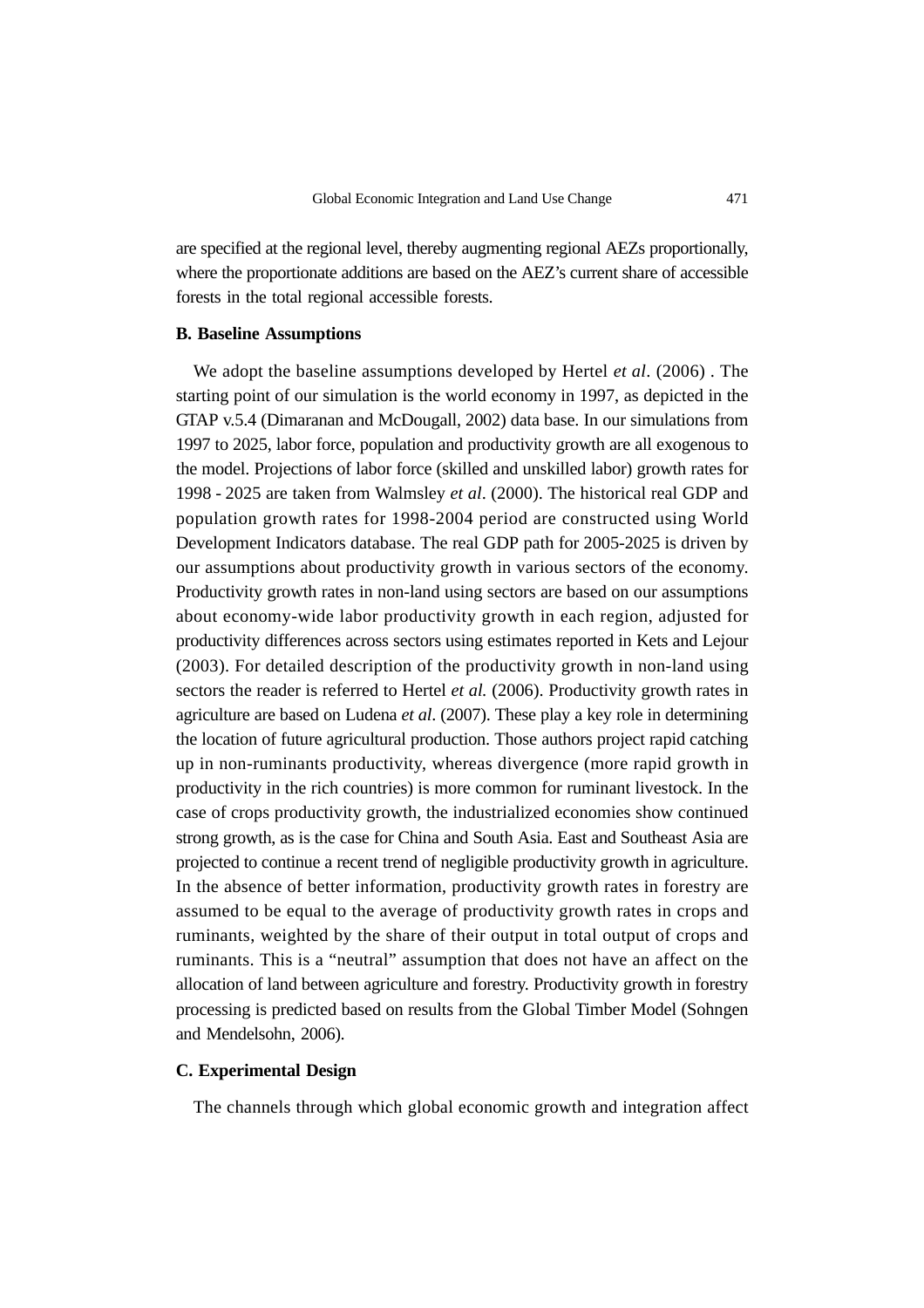#### 472 Alla Golub and Thomas W. Hertel

global patterns of land use are varied and complex. In order to isolate these on an individual basis, we conduct a sequence of simulations which may, in turn be contrasted with the baseline simulation in order to gain insight into these mechanisms. The first two experiments focus on the demand side of global economic growth. In so doing, they abstract from supply-side considerations. This is accomplished by fixing primary factor prices in each region, allowing supplies to adjust freely to meet any level of demand required. These demand-side forces are separated into two component parts: population growth at constant per capita income, and per capita income growth at constant population. The first experiment, that involving the population shock, permits us to explore the impact of differential population growth across the globe on the demand for land-using commodities, and hence the demand for land.

In the second, demand-side experiment, we shock per capita utility, reflecting the growth in real income anticipated by the baseline scenario. With real income rising, the budget share equation (1) dictates how the pattern of household expenditure will change, thereby shifting the demand for commodities, and hence the derived demand for land, in each region. In the relatively wealthy regions, where the income elasticities of demand for food products are quite low, we expect stronger increases in the derived demand for land in the forest products sector. On the other hand, in the poorest countries, where the income elasticity of demand for food is still high, strong income growth may generate substantial increases in food demand, and hence the demand for land used in agriculture.

The third experiment represents our baseline scenario. As such, it shares the same population and per capita income growth with scenarios one and two, but it now brings to bear the supply-side constraints in the economy. Specifically, we restrict the supply of accumulable endowments according to the theory of the model (capital and land), which, coupled with exogenous projections of the skilled and unskilled labor forces in each region, permits us to endogenize endowment prices. By bringing the supply-side into the picture, we reflect the fundamental scarcity of global land endowments, thereby requiring land rents to adjust to achieve a global, general equilibrium. This has a strong impact on the pattern of land use by region and AEZ.

One important dimension of the supply-side of our baseline is the potential for accessing new commercial lands. In order to isolate the impact of forest access on land markets, we also consider an alternative simulation in which this feature of the model is turned off, so that total land area available for commercial activity is fixed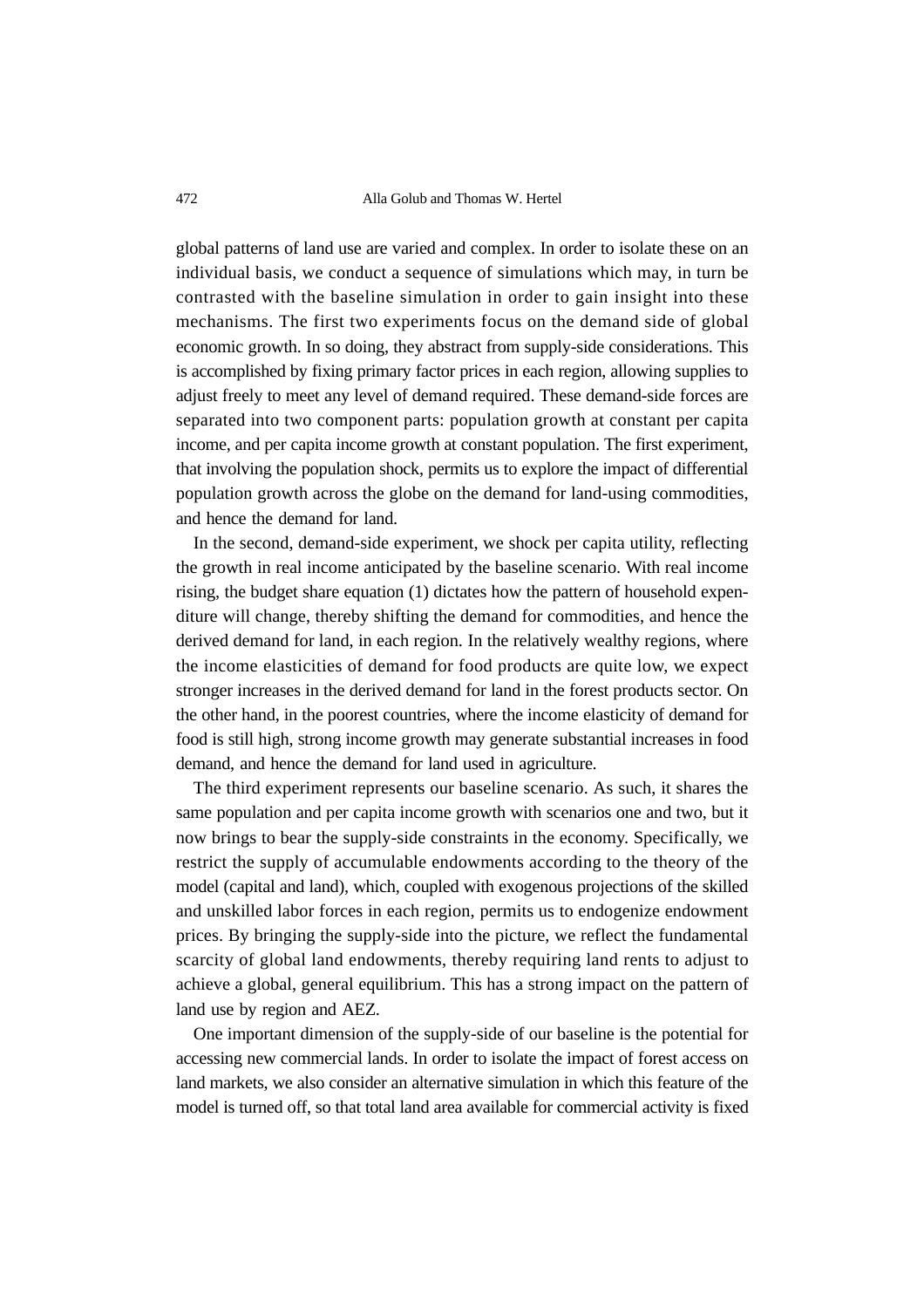over the entire projections period.

Up to this point the experiments all focus on the impact of economic growth on the derived demand for land. However, we also believe that global integration, in the form of increased trade can be an important determinant of the pattern of global land use. In the baseline imports and exports adjust in order to equilibrate the global demand and supply of land. Thus, as we will see, rapidly growing, land scarce regions, such as China, tend to increase imports of land-intensive crops thereby effectively "importing land use". On the other hand, land-abundant, slower growing economies, such as Australia and New Zealand, will tend to "export" land use. But how important is this inter-regional arbitrage in the services of land? Would land use look very different in a global economy in which agricultural and forestry products were largely non-traded? We explore this issue in our final simulation experiment. Since it is not possible to solve our global general equilibrium model in the complete absence of trade, we adopt a more modest restriction on trade flows. In particular, we eliminate the possibility of firms and households substituting imported for domestic goods in response to domestic scarcity. Thus, if 95 per cent of the wheat consumed by Chinese households is currently domestic in origin, that ratio must be preserved over the course of the baseline simulation under the model specification adopted in our final experiment. Specifically, this final, stylized experiment corresponds to a baseline simulation with zero trade elasticities. The population and productivity growth assumptions are identical across the two simulations. By comparing baseline and alternative experiments, we are able to assess the role of globalization in land use change by the year 2025.

#### **III. Results**

Changes in demand for land projected based on the first two stylized scenarios, as well as the baseline, are reported in Table 3. Begin with the top panel of Table 3. The first row reports the cumulative population changes by region from 1997 to 2025. These population growth rates are the highest in the Rest of the World (largely Sub-Saharan Africa) and Middle East and North Africa, followed by South Asia. With perfectly elastic supplies of endowments, the changes in population are translated into changes in demand for land. Within a region, the changes in demand for land across AEZs are very similar and follow closely the population growth rates. They deviate from the population growth rates because of the presence of intermediate inputs and international trade - both of which break the direct link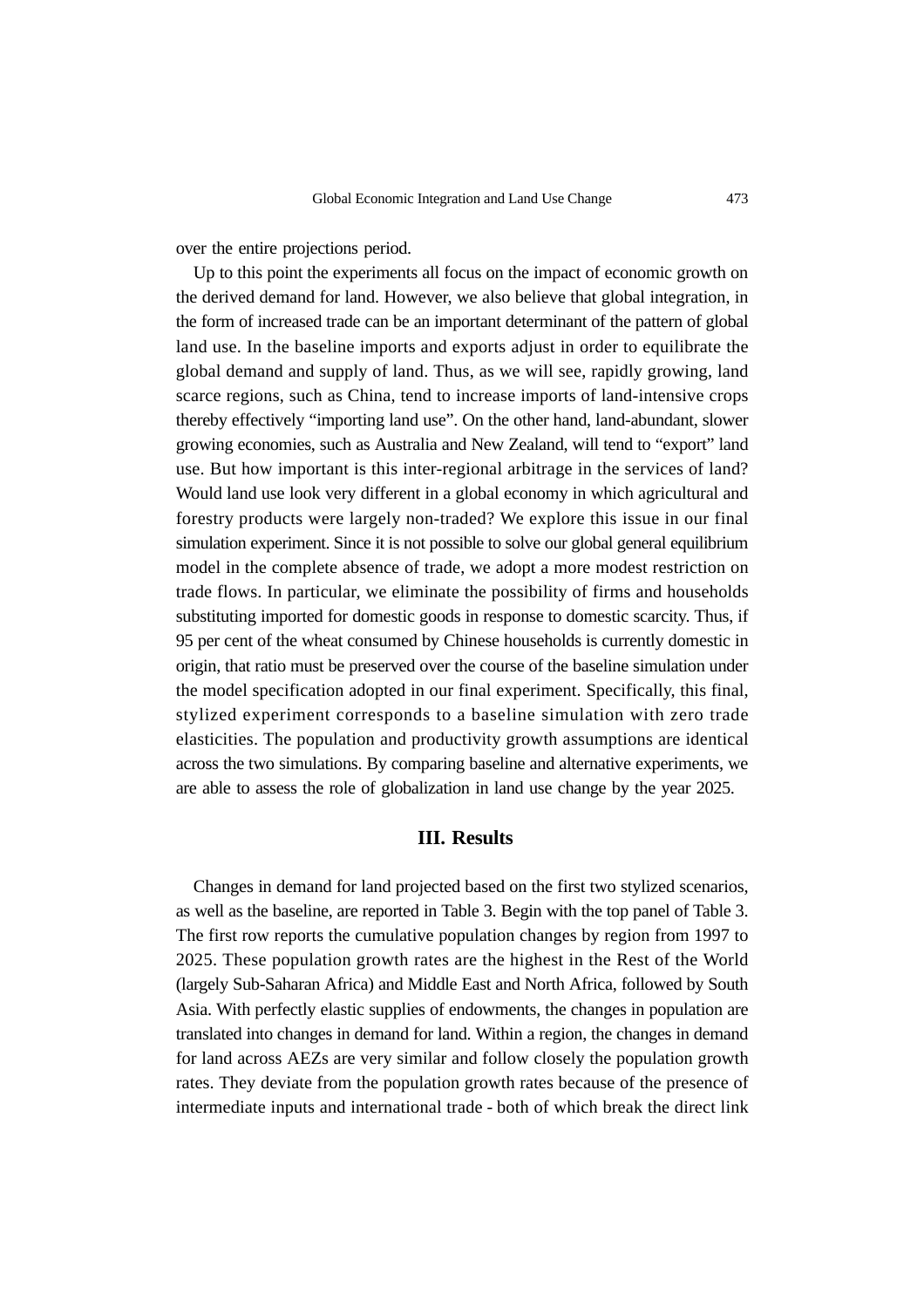|                                         |            |        |               |                                                                |        |       |       |            |            |             | (unit: %)  |
|-----------------------------------------|------------|--------|---------------|----------------------------------------------------------------|--------|-------|-------|------------|------------|-------------|------------|
| Variable                                | <b>ANZ</b> | China  | <b>HYAsia</b> | <b>ASEAN</b>                                                   | SAsia  | NAm   | LAm   | <b>WEU</b> | <b>EIT</b> | <b>MENA</b> | <b>ROW</b> |
|                                         |            |        |               | Impact of Population Growth on the Demand for Land             |        |       |       |            |            |             |            |
| Population growth                       | 22.99      | 19.65  | 2.8           | 40                                                             | 46.33  | 22.74 | 40.8  | $-0.74$    | $-3.27$    | 58.63       | 78.56      |
| Total change in demand for land, by AEZ |            |        |               |                                                                |        |       |       |            |            |             |            |
| AAEZ1                                   | 21.9       | 15.1   |               |                                                                | 43.4   | 21.6  | 35.2  | 1.7        | 1.9        | 49.0        | 64.8       |
| AAEZ2                                   | 22.2       | 17.2   |               |                                                                | 43.4   | 21.5  | 34.7  | 3.5        | $-0.7$     | 51.3        | 65.7       |
| AAEZ3                                   | 22.5       | 17.5   | 3.8           |                                                                | 43.1   | 20.2  | 34.7  | 3.1        | $-0.6$     | 46.6        | 66.7       |
| AAEZ4                                   | 22.2       | 17.6   | 3.5           | 33.9                                                           | 42.8   | 21.1  | 34.8  | 2.7        | $-0.5$     | 49.4        | 63.9       |
| AAEZ5                                   | 19.6       | 17.7   | 3.4           | 33.7                                                           | 41.8   | 20.8  | 34.6  | 2.6        | $-0.7$     | 50.4        | 65.9       |
| AAEZ6                                   | 17.7       | 16.8   | 3.6           | 31.1                                                           | 42.1   | 19.9  | 34.5  | 2.5        | 0.5        |             | 62.5       |
|                                         |            |        |               | Impact of Income Growth on the Demand for Land                 |        |       |       |            |            |             |            |
| Utility                                 | 82.72      | 784.22 | 126.51        | 125.74                                                         | 237.93 | 64.94 | 43.16 | 93.23      | 177.3      | 74.88       | 51.99      |
| Total change in demand for land, by AEZ |            |        |               |                                                                |        |       |       |            |            |             |            |
| AAEZ1                                   | 60.7       | 288.4  |               |                                                                | 141.0  | 44.3  | 35.8  | 49.4       | 111.1      | 53.7        | 50.1       |
| AAEZ2                                   | 60.6       | 290.5  |               |                                                                | 139.8  | 44.0  | 36.6  | 66.8       | 103.3      | 48.2        | 46.0       |
| AAEZ3                                   | 60.5       | 290.5  | 46.0          |                                                                | 130.5  | 49.1  | 36.6  | 56.2       | 102.0      | 56.2        | 35.6       |
| AAEZ4                                   | 61.5       | 290.1  | 39.4          | 67.9                                                           | 134.1  | 45.1  | 35.6  | 49.0       | 102.6      | 50.4        | 39.4       |
| AAEZ5                                   | 68.0       | 289.1  | 35.8          | 68.6                                                           | 139.1  | 46.3  | 36.5  | 48.4       | 103.3      | 48.3        | 36.5       |
| AAEZ6                                   | 72.1       | 282.4  | 40.5          | 71.1                                                           | 134.6  | 50.3  | 36.0  | 46.2       | 106.0      |             | 45.8       |
|                                         |            |        |               | Impact of the Demand Growth and Supply Constraints on Land Use |        |       |       |            |            |             |            |
| AEZ1                                    | 0.00       | 0.01   |               |                                                                |        | 0.54  | 0.65  |            | 0.06       | 0.00        | $0.00\,$   |
| AEZ <sub>2</sub>                        | 0.00       | 0.23   |               |                                                                |        | 6.86  | 3.62  |            | 1.79       | 0.02        | 0.01       |
| AEZ3                                    | 0.01       | 1.02   |               |                                                                |        | 9.81  | 4.49  |            | 1.83       | 0.07        | 0.04       |
| AEZ4                                    | 0.18       | 1.03   |               | 0.74                                                           |        | 2.77  | 4.89  |            | 0.36       | 0.07        | 0.37       |
| AEZ <sub>5</sub>                        | 2.07       | 1.22   |               | 0.93                                                           |        | 2.99  | 8.77  |            | 0.76       | 0.32        | 0.70       |
| AEZ <sub>6</sub>                        | 2.62       | 1.11   |               | 1.43                                                           |        | 3.94  | 17.75 |            | 1.06       |             | 1.05       |
|                                         |            |        |               |                                                                |        |       |       |            |            |             |            |

Source: Authors' simulations

Note: "-" indicates that specific AEZ is not present in a region. HYAsia, SAsia and WEU have no inaccessible land and, thus, no access activity. Cumulative growth of land employed in production in these regions is zero. In ANZ, there is no forestry in AEZ1 and AEZ2, so production land cannot expand. In AEZ1 of ROW, all available forests are accessed initially.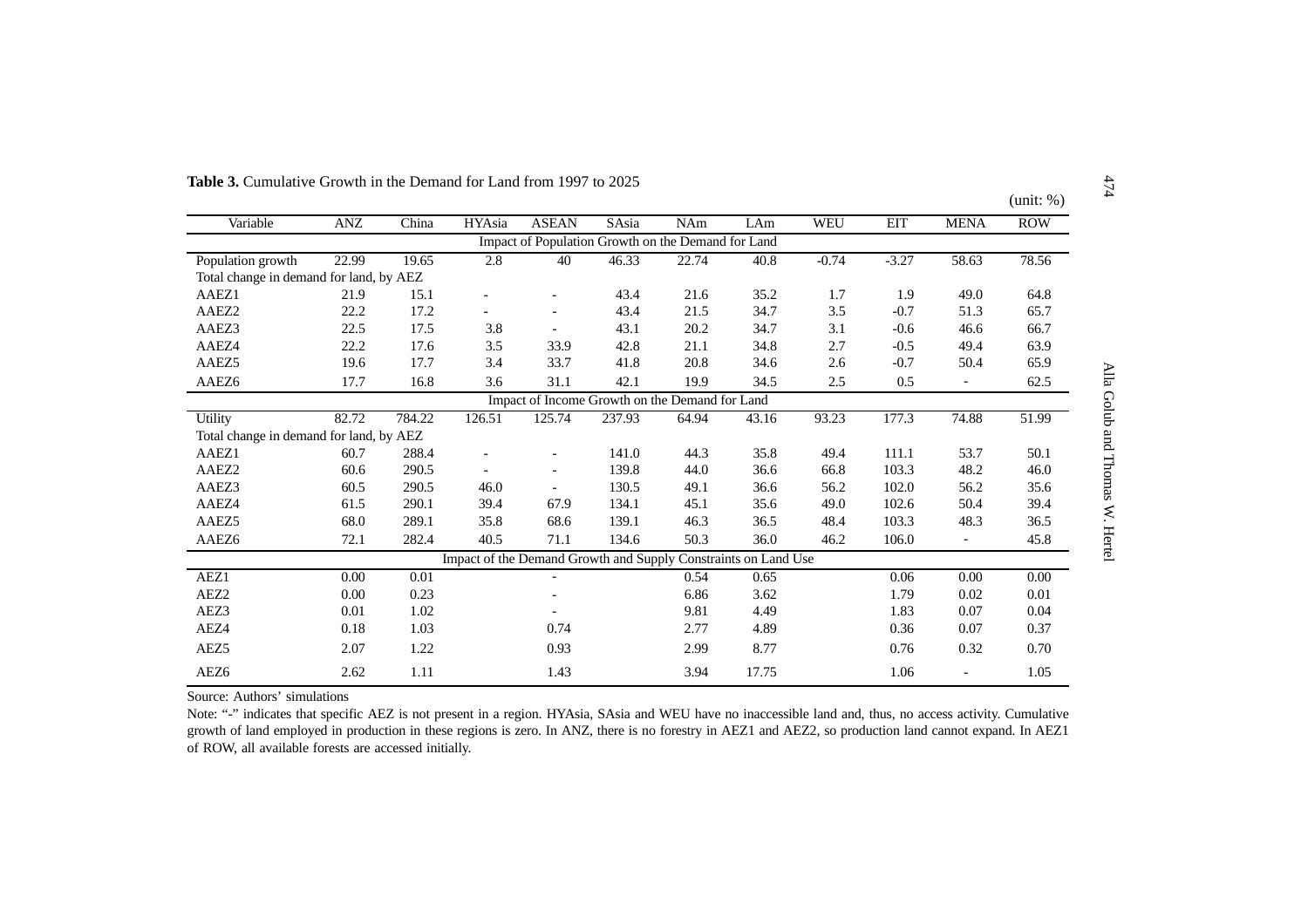from consumer demand for food and forestry products to the derived demand for land. The largest increases in land demand are observed in the fast growing population regions: Africa and the Middle East, as well as South Asia.

Now turn to the second panel of Table 3 which shows changes in demand for land when we hold population constant and simply perturb per capita utility by the cumulative growth rate observed over the baseline simulation. As with the first experiment, we render the endowments perfectly elastic such that prices of these endowments - and hence prices of the produced goods and services - do not change. The fastest growth in per capita utility is achieved in rapidly growing China, followed by South Asia. Recall from equation (1) that increased utility causes households to move their discretionary spending away from the lower bound  $(\alpha_k)$ , towards the upper  $(\beta_k)$ . This results in a decline in the share of spending on food and a rise in the share of spending on non-food (including forest products). The 2025 budget shares resulting from this partial equilibrium simulation are reported in the second row of Table 2 and may be compared with the base period shares immediately above them. For example, the crops budget share in China is more than cut in half, whereas livestock/dairy budget share rises slightly. Returning to the second panel of Table 3, we see that, with perfectly elastic supply, land employed in production would expand the most in the low income - fast growing regions - nearly 300 per cent cumulative growth in land requirements in the case of China. Note, however, that this growth is now far less rapid than the overall growth in demand (change in utility in second panel of Table 3), simply because food's overall share in consumers' budgets is falling (Table 2).

Finally, turn to the bottom panel of the Table 3 which displays changes in demand for land under the baseline scenario - when we bring in supply constraints. If we had simply used the land market specification from the standard GTAP model, all of these numbers would have been zero, since the land endowments are fixed in that framework. However, recall that this analysis incorporates the possibility of accessing new lands in regions where inaccessible land is available and land prices are high enough to cover the cost of access. Therefore, the total land use changes by AEZ, reported at the bottom of Table 3, are the direct consequence of accessing unmanaged forests.

Thus, the bottom panel of Table 3 shows that total commercial land area expands in Australia/New Zealand region, but only in AEZ3-AEZ6. In AEZ1 and AEZ2, there is no forestry, so production land cannot expand. Total land in production expands the most in Latin America, followed by North America, where there are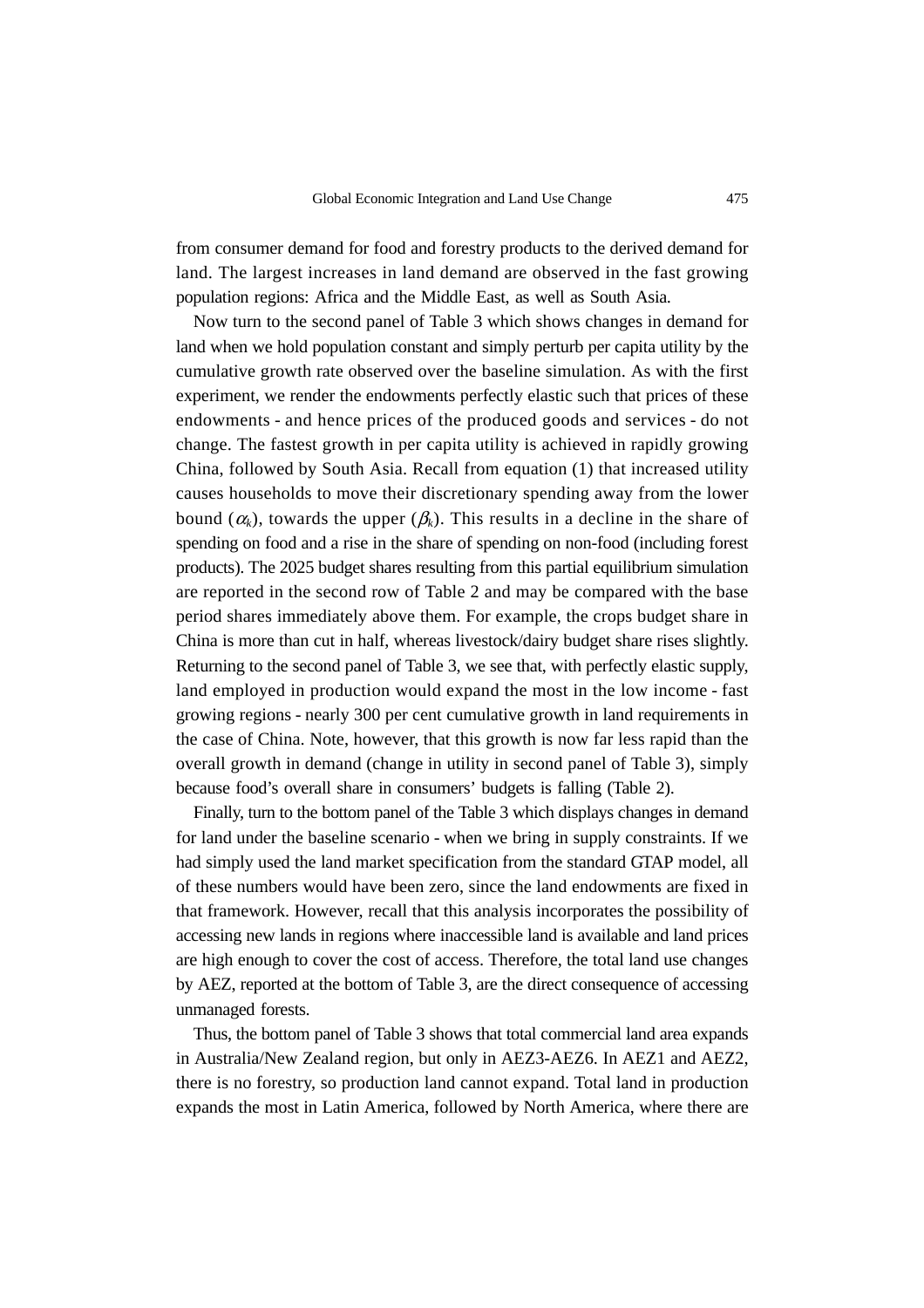sizable tracts of inaccessible forests remaining. To the extent that these previously inaccessible forests are converted to crop land, there will be adverse consequences for greenhouse gas emissions, as the carbon content of the natural forests is released into the atmosphere - either immediately through burning, or more gradually through the harvest and subsequent use of the timber products. This rate of deforestation is a key determinant of CO2 concentrations in the atmosphere, and hence rates of global warming (Sohngen and Mendelsohn (2003), Sohngen *et al*. (forthcoming)).

Now let us look more closely at the drivers of land use change in our baseline simulation. Table 4 reports changes in consumer demand for crops, livestock and forestry. As population and incomes rise, consumer demands for crops, livestock and forestry products also rise in all regions, with the strongest increases in China, followed by South Asia (Table 4). Amongst these three sectors, the strongest growth in demand is predicted for forestry products, which reflects rising demands for furniture, construction and paper products. The production patterns in the baseline scenario are also reported in Table 4. The differential growth rates in consumption and production serve to highlight the importance of intermediate inputs and international trade for these land using sectors. For example, demand for crops in China grows rapidly, while production expands much more slowly in the baseline scenario, with the difference being accommodated through international trade. At the same time, the opposite is observed in the Americas.

These changes in regional trade balances, by commodity, for the baseline scenario are reported in the top panel of Table 5. Here, we see that China is expected to increase its annual net imports of crops by about \$279 billion by the end of the baseline projections period. ASEAN, South Asia, High Income Asia and Middle East and North Africa also increase net imports of crops. When combined, this results in a very substantial increase in net crop export requirements from the rest of the world. The largest share of this increase in crops is supplied by North America, followed by Latin America and Europe. North America and Europe are two regions with high rates of technological progress in crops, low population growth rates, relatively low per capita income growth rates and low income elasticities of demand for food. All these factors support expansion of crops exports from these two regions.

The direction of change in the sectoral trade balances for ruminants and forestry is similar to that for crops, but of much smaller magnitude due to their lesser importance in global trade. High Income Asia, ASEAN, South Asia, Middle East and North Africa, as well as Europe, expand net imports of ruminants. This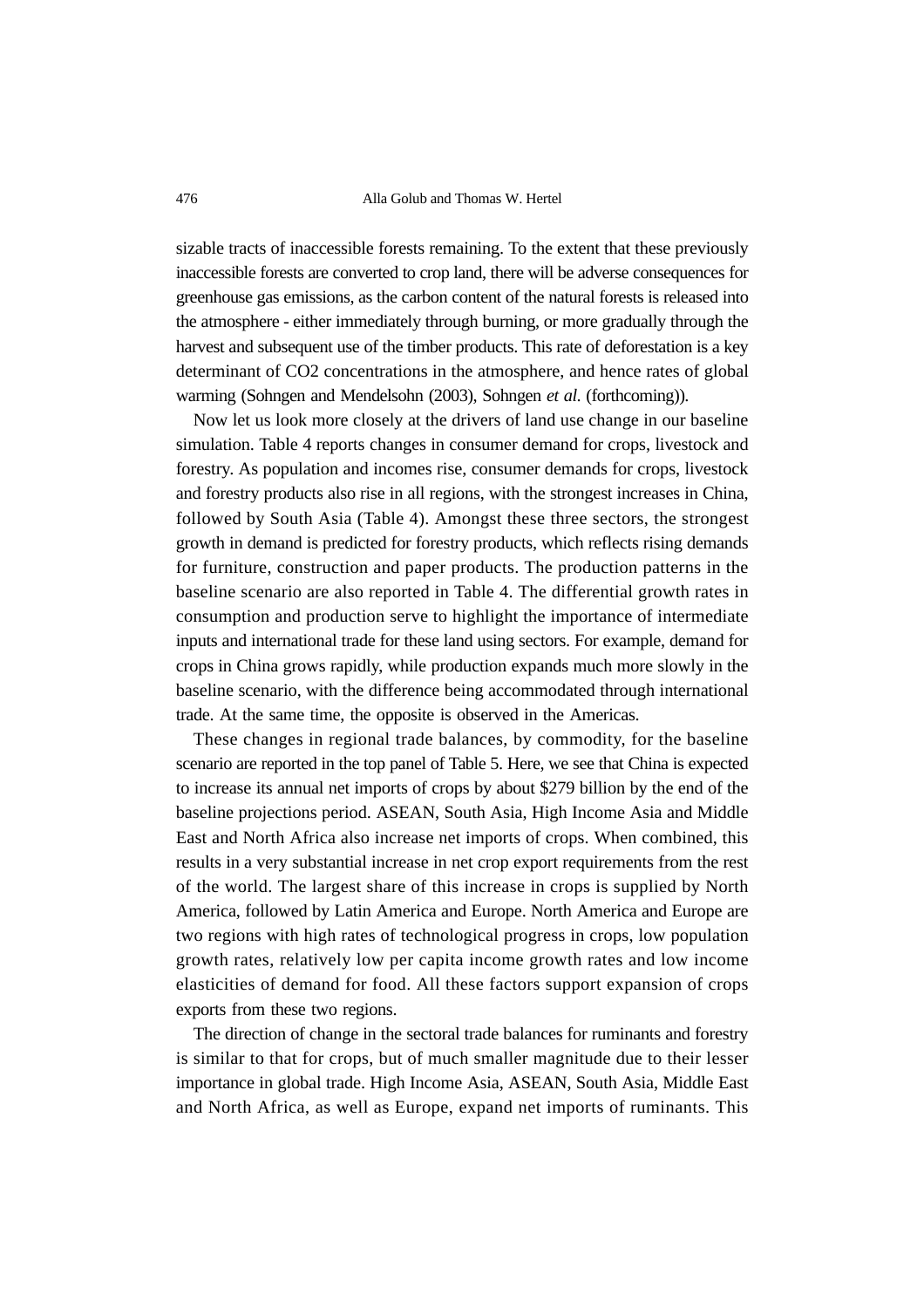| Sector    | Scenario         | ANZ        | China       |       | HYAsia ASEAN   | SAsia | <b>NAM</b> | LAM | <b>WEU</b> | <b>EIT</b> | <b>MENA</b> | <b>ROW</b> |
|-----------|------------------|------------|-------------|-------|----------------|-------|------------|-----|------------|------------|-------------|------------|
|           |                  |            | Consumption |       |                |       |            |     |            |            |             |            |
| Crops     | <b>Baseline</b>  | 30         | 184         | 10    | 62             | 126   | 30         | 61  | 29         | 79         | 108         | 99         |
|           | Restricted trade | 56         | 131         | $-13$ | 18             | 104   | 49         | 75  | 35         | 82         | 89          | 105        |
| Ruminants | <b>Baseline</b>  | 61         | 883         | 78    | 105            | 200   | 92         | 113 | 55         | 169        | 144         | 120        |
|           | Restricted trade | 71         | 708         | 76    | 89             | 153   | 98         | 119 | 55         | 164        | 105         | 115        |
| Forestry  | <b>Baseline</b>  | 120        | 1244        | 136   | 207            | 472   | 106        | 91  | 90         | 188        | 169         | 177        |
|           | Restricted trade | 111        | 1216        | 124   | 197            | 462   | 105        | 86  | 90         | 191        | 168         | 174        |
|           |                  | Production |             |       |                |       |            |     |            |            |             |            |
| Crops     | <b>Baseline</b>  | 388        | 88          | $-28$ | $\overline{4}$ | 110   | 253        | 161 | 125        | 94         | 32          | 138        |
|           | Restricted trade | 143        | 185         | 14    | 42             | 138   | 126        | 114 | 61         | 94         | 91          | 112        |
| Ruminants | <b>Baseline</b>  | 82         | 637         | 38    | 46             | 201   | 106        | 153 | 39         | 142        | 50          | 128        |
|           | Restricted trade | 88         | 438         | 64    | 68             | 168   | 109        | 157 | 37         | 134        | 97          | 128        |
| Forestry  | <b>Baseline</b>  | $-13$      | 73          | 20    | 72             | 339   | $-5$       | 80  | 32         | 94         | 44          | 139        |
|           | Restricted trade | 20         | 156         | 5     | 26             | 337   | 10         | 57  | $-1$       | 19         | 64          | 85         |

**Table 4.** Cumulative Growth Rates in Consumption and Production of Crops, Ruminants and Forestry, from 1997 to 2025

Source: Authors' simulations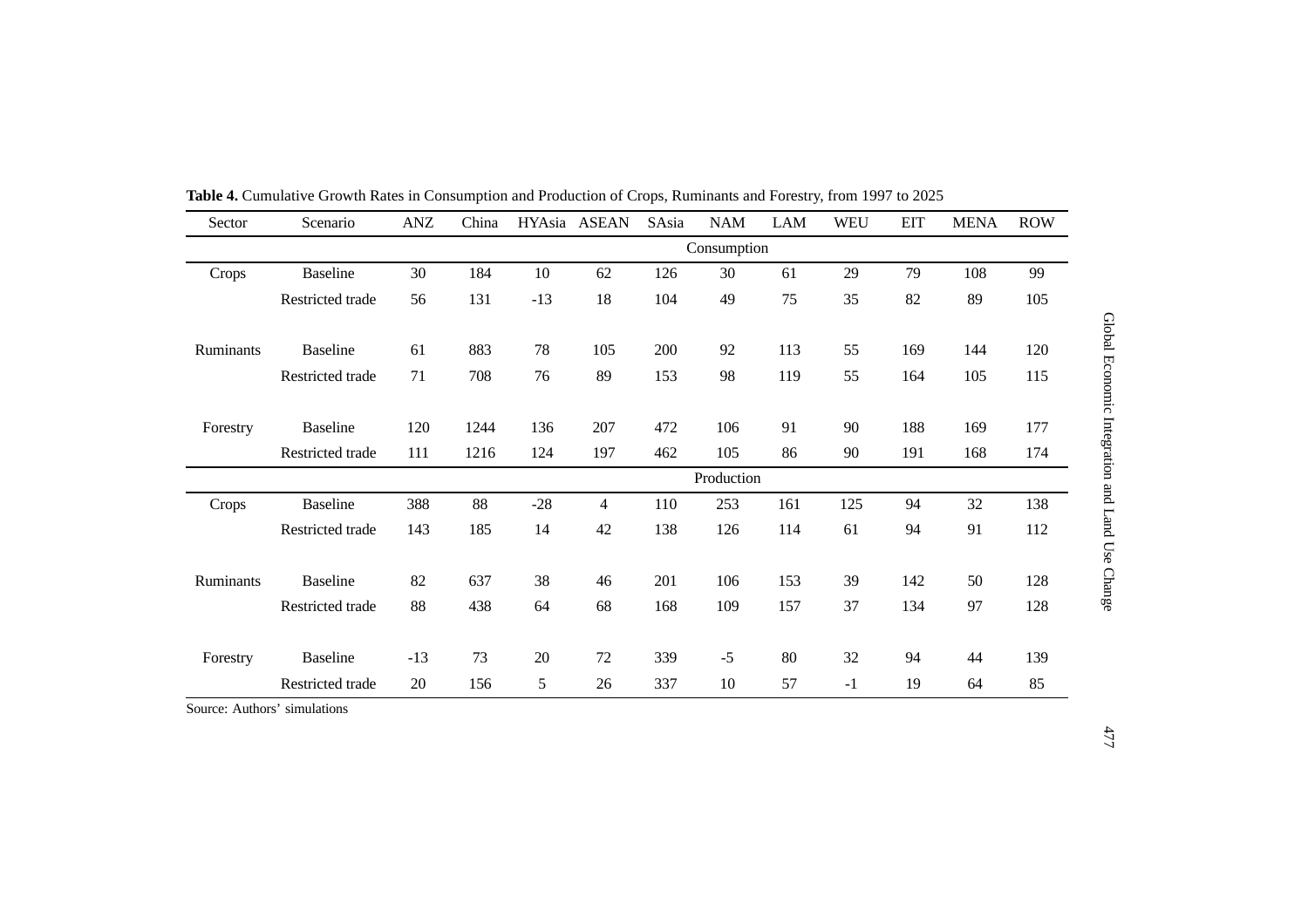| <b>Table 5.</b> Change in Trade Balance, by Sector (\$US billions), from 1997 to 2025 |                |          |              |              |                |          |                  |                 |                |             |            |                  |
|---------------------------------------------------------------------------------------|----------------|----------|--------------|--------------|----------------|----------|------------------|-----------------|----------------|-------------|------------|------------------|
|                                                                                       | ANZ            | China    | HYAsia       | <b>ASEAN</b> | SAsia          | NAm      | LAm              | <b>WEU</b>      | <b>EIT</b>     | <b>MENA</b> | <b>SSA</b> | Total            |
|                                                                                       |                |          |              |              |                |          | <b>Baseline</b>  |                 |                |             |            |                  |
| Crops                                                                                 | 47             | $-279$   | $-53$        | $-66$        | $-113$         | 263      | 91               | $\overline{72}$ | $-7$           | $-43$       | 29         | $-59$            |
| <b>Ruminants</b>                                                                      | 3              | $\Omega$ | $-1$         | $-5$         | $-1$           | 9        | 3                | $-3$            | $\overline{2}$ | $-8$        | $\Omega$   | $-1$             |
| <b>NonRuminants</b>                                                                   | $-1$           | $-4$     | $-7$         | $-1$         | $-5$           | $-24$    | 102              | $-33$           | $-24$          | $-10$       | $-12$      | $-18$            |
| PrFood                                                                                | 13             | $-140$   | $-148$       | $-13$        | $-13$          | 164      | 157              | $-13$           | $-10$          | $-80$       | 20         | $-64$            |
| Forestry                                                                              | $\overline{0}$ | $-32$    | 3            | 3            | $-7$           | $-2$     | 5                | 10              | 8              | $-1$        | 9          | $-4$             |
| <b>NatResources</b>                                                                   | 22             | $-352$   | $-12$        | $-80$        | $-178$         | $-31$    | 4                | $\Omega$        | 213            | 322         | 26         | $-66$            |
| Mnfcing                                                                               | $-36$          | 903      | $-732$       | $-178$       | 223            | 414      | $-202$           | $-562$          | $-79$          | $-159$      | $-42$      | $-449$           |
| Trans/Comm                                                                            | 6              | 131      | $-48$        | $-20$        | 109            | 176      | $-4$             | 119             | 193            | 25          | $-9$       | 678              |
| OthSvces                                                                              | 27             | $-350$   | $-333$       | 407          | 71             | 245      | 250              | $-50$           | $-313$         | $-45$       | 74         | $-17$            |
| Total                                                                                 | 80             | $-124$   | $-1331$      | 47           | 88             | 1214     | 405              | $-460$          | $-17$          |             | 97         | $\boldsymbol{0}$ |
|                                                                                       |                |          |              |              |                |          | Restricted trade |                 |                |             |            |                  |
| Crops                                                                                 | 7              | $-13$    | $-8$         | $-13$        | $-9$           | 42       |                  | 3               | $-10$          | $-15$       | $-4$       | $-12$            |
| <b>Ruminants</b>                                                                      | 0              | $\Omega$ | $\mathbf{0}$ | $-1$         | $\overline{0}$ | 3        |                  | $-3$            | $\Omega$       | $-1$        | $\Omega$   | $\overline{0}$   |
| <b>NonRuminants</b>                                                                   | -1             | $-2$     |              | -1           | $\Omega$       | $-3$     | 9                | $-3$            | $-1$           | $\Omega$    | $\Omega$   | -2               |
| PrFood                                                                                | 10             | $-21$    | $-36$        | $-30$        | $-7$           | 57       | 98               | $-72$           | $-23$          | $-18$       | 16         | $-25$            |
| Forestry                                                                              | $\Omega$       | $-1$     | 3            | $-1$         | $-2$           | $\Omega$ |                  | $\overline{2}$  | $\Omega$       | $\Omega$    | $-1$       | $\Omega$         |
| <b>NatResources</b>                                                                   | 12             | $-108$   | $-84$        | $-70$        | $-109$         | $-69$    | $-3$             | $-19$           | 129            | 264         | 21         | $-35$            |
| Mnfcing                                                                               | 4              | 69       | $-557$       | $-33$        | 143            | 698      | 15               | $-476$          | $-120$         | -196        | 38         | $-414$           |
| Trans/Comm                                                                            | 14             | 59       | $-28$        | 2            | 88             | 166      | 12               | 92              | 95             | 2           | $-5$       | 498              |
| OthSvces                                                                              | 13             | $-108$   | $-122$       | 235          | 46             | 100      | 179              | $-173$          | $-120$         | $-70$       | 10         | $-10$            |
| Total                                                                                 | 60             | $-127$   | $-831$       | 90           | 151            | 994      | 321              | $-648$          | $-51$          | $-34$       | 75         | $\mathbf{0}$     |

Source: Authors' simulations

**Table 6.** Impact of Global Economic Integration on Annual Growth Rates in Land Rents from 1997 to 2025, per cent

| Land using sector | Scenario         | <b>ANZ</b> | <i>China</i> | <b>HYAsia</b> | ASEAN | SAsia | <b>NAm</b> | $T Am$ | <b>WEU</b> | EIT  | <b>MENA</b> | <b>ROW</b>   |
|-------------------|------------------|------------|--------------|---------------|-------|-------|------------|--------|------------|------|-------------|--------------|
| All sectors       | <b>Baseline</b>  | 6.91       | 5.26         | $-0.87$       | 2.53  | 6.92  | 5.75       | 4.66   | 2.64       | 2.71 | 2.43        | 5.25<br>ن⊿.د |
|                   | No access        | 7.08       | 5.41         | $-0.74$       | 2.64  | 6.96  | 6.02       | 5.11   | 2.79       | 2.81 | 2.53        | 5.35         |
|                   | Restricted trade | 2.87       | 9.05         | 3.72          | 6.10  | 7.87  | 2.48       | 2.92   | 0.73       | 2.04 | 5.12        | 3.71         |

Source: Authors' simulations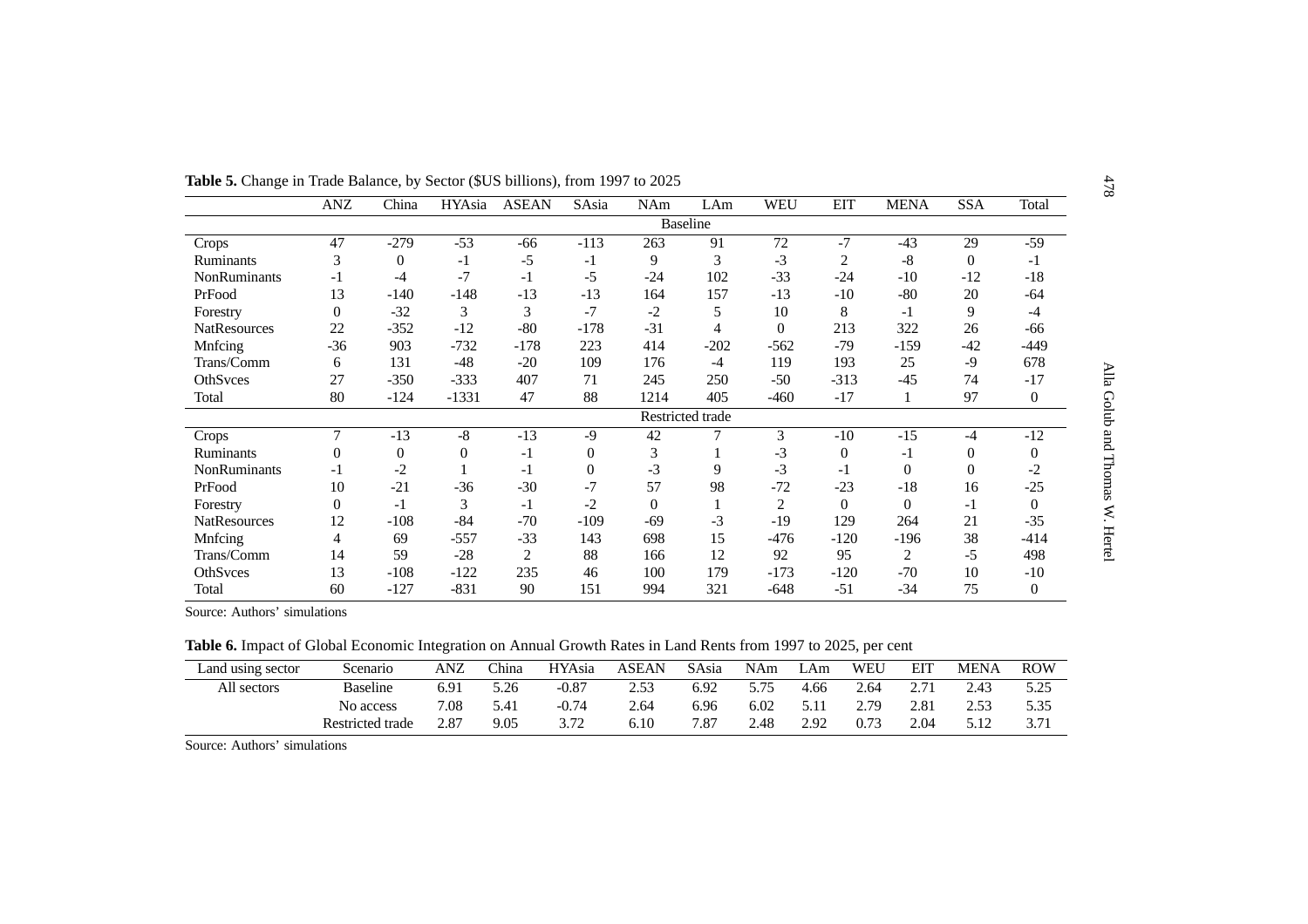expansion is satisfied by exports from Americas and Australia/New Zealand. Rapidly growing demand for forestry in China and South Asia results in increasing imports of forestry by these regions. This imbalance in forestry trade is met by increasing exports from Western Europe, the natural resource rich Economies in Transition, and Latin America.

Now let us turn to our alternative simulations in which we restrict the degree of global economic integration. Results from the restricted trade scenario are reported in the lower panel of Table 5. In this simulation imported and domestic use of each commodity grow in fixed proportion. That is, China and South Asia cannot increase absorption of imported crops without increasing absorption of domestically produced crops - in effect the extent of global economic integration of goods and services is frozen at base period levels. Before considering these entries in detail, return to Table 4 which reports consumption and production increases under the restricted trade scenario. Now crop consumption in China grows much less rapidly (131 per cent vs. 184 per cent cumulative growth), whereas production must grow much more rapidly (185 per cent vs. 88 per cent cumulative growth) than under the baseline scenario in order to satisfy domestic demand in the absence of increased economic integration. The mirror image of this result is shown in the column for Australia/New Zealand, where consumption is now higher, and production growth far lower, than under the baseline scenario. Freezing the extent of global economic integration has significant consequences for the patterns of consumption and production of land-using commodities.

The changes in trade balance by commodity reported at the bottom of Table 5 underscore these effects. In the restricted trade scenario, the increases in net imports of crops by China, South Asia, ASEAN and High Income Asia are much smaller. Indeed, their combined trade balance for crops is now \$468 billion higher compared to the baseline scenario. This, in turn, reduces the net export requirements on the part of the Americas, Western Europe and Australia and New Zealand. Similarly, ruminant, forestry and food imports into Asia are much lower. When importers cannot substitute away from more expensive domestic production towards imports, domestic production in Asia must expand, and consumption must be reduced (through higher prices).

What is the effect of the global economic integration on the land market? The most direct measure to consider is the change in aggregate land rents. These figures are reported in Table 6 as average annual growth rates in average land rents across the agriculture and forestry sectors. These vary by region, and they only reflect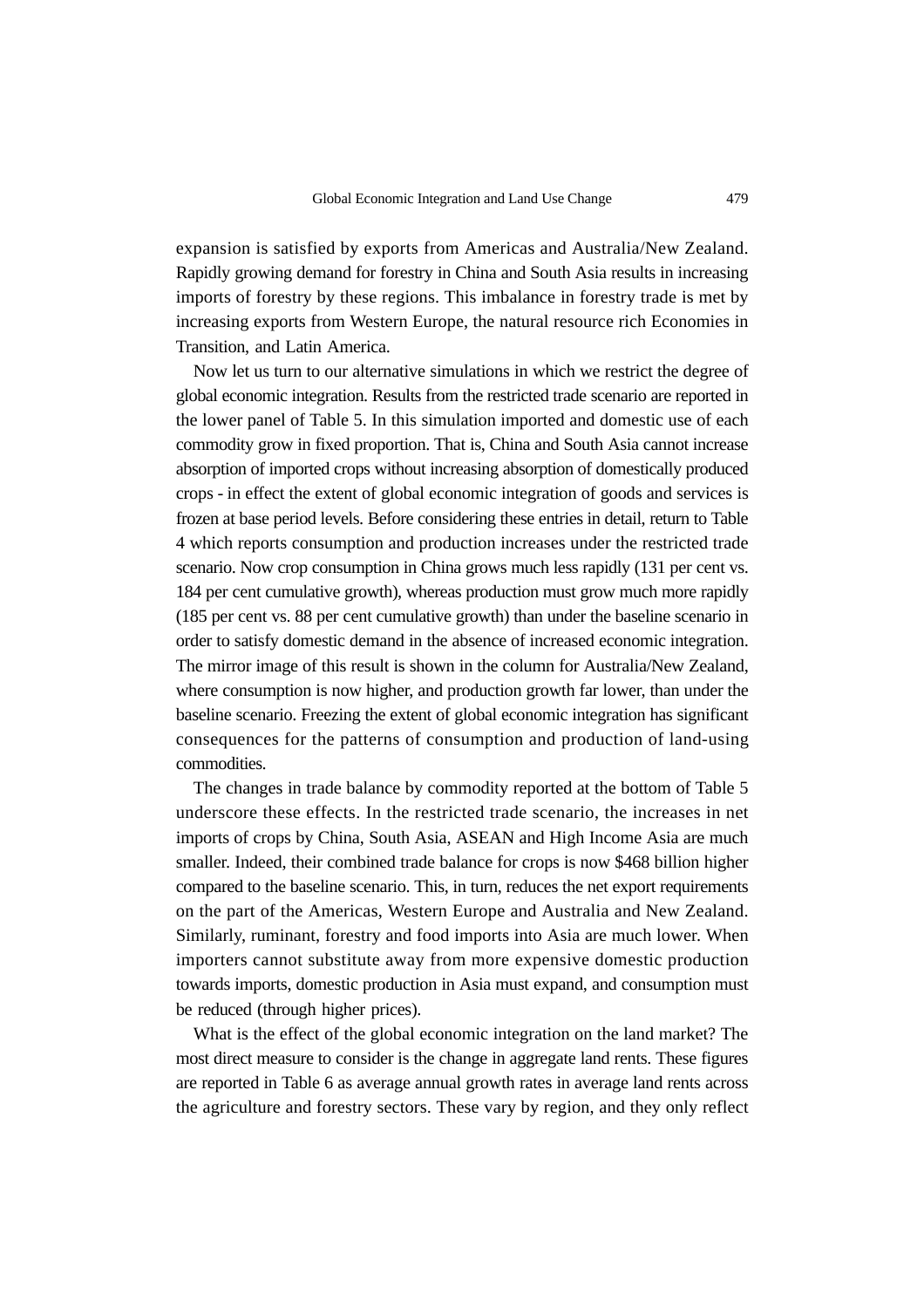conditions in agriculture and forestry. In the baseline scenario, pressure on land rents is very high in the agriculture and forestry exporting countries, as they seek to fill the gap between consumption and production of land-intensive goods in the rapidly growing, densely populated markets - particularly in Asia. In Australia and New Zealand average across sectors annual growth rate in land rents is 6.9 per cent over the projections period.

The growth rates in land rents in the Americas are somewhat slower, but still very high. And these growth rates rival those in the rapidly growing economies of China and South Asia themselves. In the slower growing, more mature economies of High Income Asia, where the income-responsiveness of consumer demand for food is weak and agricultural productivity growth rates are very low, land rents are flat.

The second row in Table 6 reports the annualized rate of change in land rents when investment in the access of virgin forests is not permitted. With the aggregate supply of land fixed, land rents rise more rapidly worldwide - but the increment to the baseline is highest in those regions where there is a substantial role for forest access in the baseline: Australia/New Zealand, North America and Latin America.

The final row of results in Table 6 explores the impact of freezing the degree of economic integration in the commodity markets at base period levels. Now there is a much greater divergence in land rents between the net exporting and net importing regions. Aggregate land rental rates in Australia/New Zealand rise by less than 3 per year and growth is even slower in North America. On the other hand, China's land rents grow at the brisk pace of more than 9 per year, as local production is called upon to satisfy most of the growth in domestic demand. Land rents also rise more strongly in High Income Asia, as imports can no longer be used to offset potential declines in inefficient domestic production. Clearly, trade is very important force influencing land markets.

*A Detailed Look at Land Use:* Having ascertained that global economic integration through trade has very large impact on the aggregate demand for land, it is interesting to take a closer look at the pattern of land use induced by this form of globalization. We do so by examining land use by AEZ, as reported in Table 7. Entries in this table are the percentage change in land use in each category, weighted by the economic importance of that category (i.e. land rents) in a given AEZ. Thus, the changes across uses (agriculture vs. forestry) within a given AEZ are directly comparable. If the positive increment in use exceeds the negative one, then there is an expansion in total area in use within the AEZ as a consequence of forest access (recall Table 3, bottom panel). We focus here on the trade-off between land in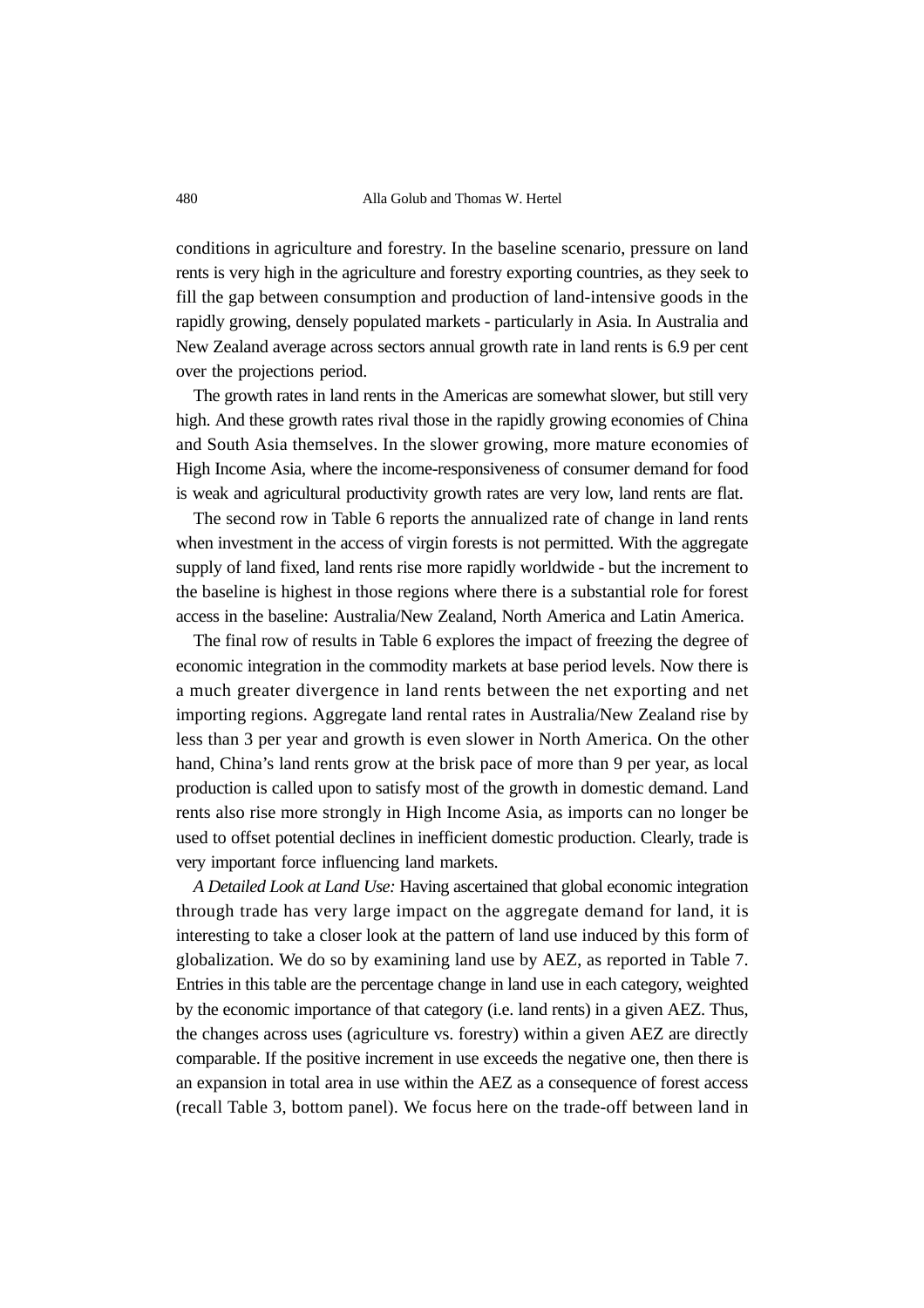agriculture vs. land in forestry, as that is the most important distinction from the point of view of net greenhouse gas emissions.<sup>7</sup>

Consider the first column in the top panel of Table 7. This reports the rental share-weighted percentage change in land use in agriculture and forestry in Australia and New Zealand, by AEZ, in the baseline simulation. Clearly there is a strong movement of land from commercial forestry into agriculture, as well as conversion of inaccessible forests onto agricultural use - particularly in the high productivity AEZs (5 and 6) (Table 3). In China, there is a small amount of forest access that enables both agriculture and commercial forestry activities to expand marginally in most AEZs. In High Income Asia, low productivity growth in agriculture (Ludena *et al*. (2007)) results in a shift in land into forestry production. In the Americas there is fairly substantial access of new forest lands, as well as a shift of commercial activity from forestry to agriculture - particularly in North America. Western Europe does not have the same reserve of currently inaccessible forests to draw on for new lands. However, like North America, relatively high agricultural productivity projections (Ludena *et al*. (2007)) result in a shift of land from commercial forestry into agriculture. The opposite is the case in the EIT, MENA and ROW regions.

The lower panel of Table 7 shows the impact on land use under the restricted trade scenario, whereby the extent of global economic integration in goods and services markets is frozen at base period levels. The first thing to note is that these numbers are quite different - varying both in magnitude and in sign. This is hardly a surprise, given the significant difference in aggregate land rents, as reported in Table 6. There are several distinct patterns evidenced in a comparison of the two sets of results in Table 7. First of all, by limiting trade opportunities, the highproductivity agriculture, Asia-exporting regions of Australia/New Zealand and North America experience much smaller expansion in agricultural area. This is accompanied by smaller reductions in commercial forestry activity. On the other hand, the fast-growing Asian economies are forced to devote more land to agriculture. This leads to numerous sign reversals, with country/AEZs now expanding agricultural activity rather than contracting. The same is true for the Middle East and Africa (MENA and ROW). In Western Europe, the no trade scenario marginally

<sup>&</sup>lt;sup>7</sup>The movement of land from forestry into agriculture accounts for a large share of the accumulated CO2 concentrations in the atmosphere. Meanwhile, increasing land cover in forestry offers potential carbon sequestration benefits (Sohngen *et al*. (forthcoming)).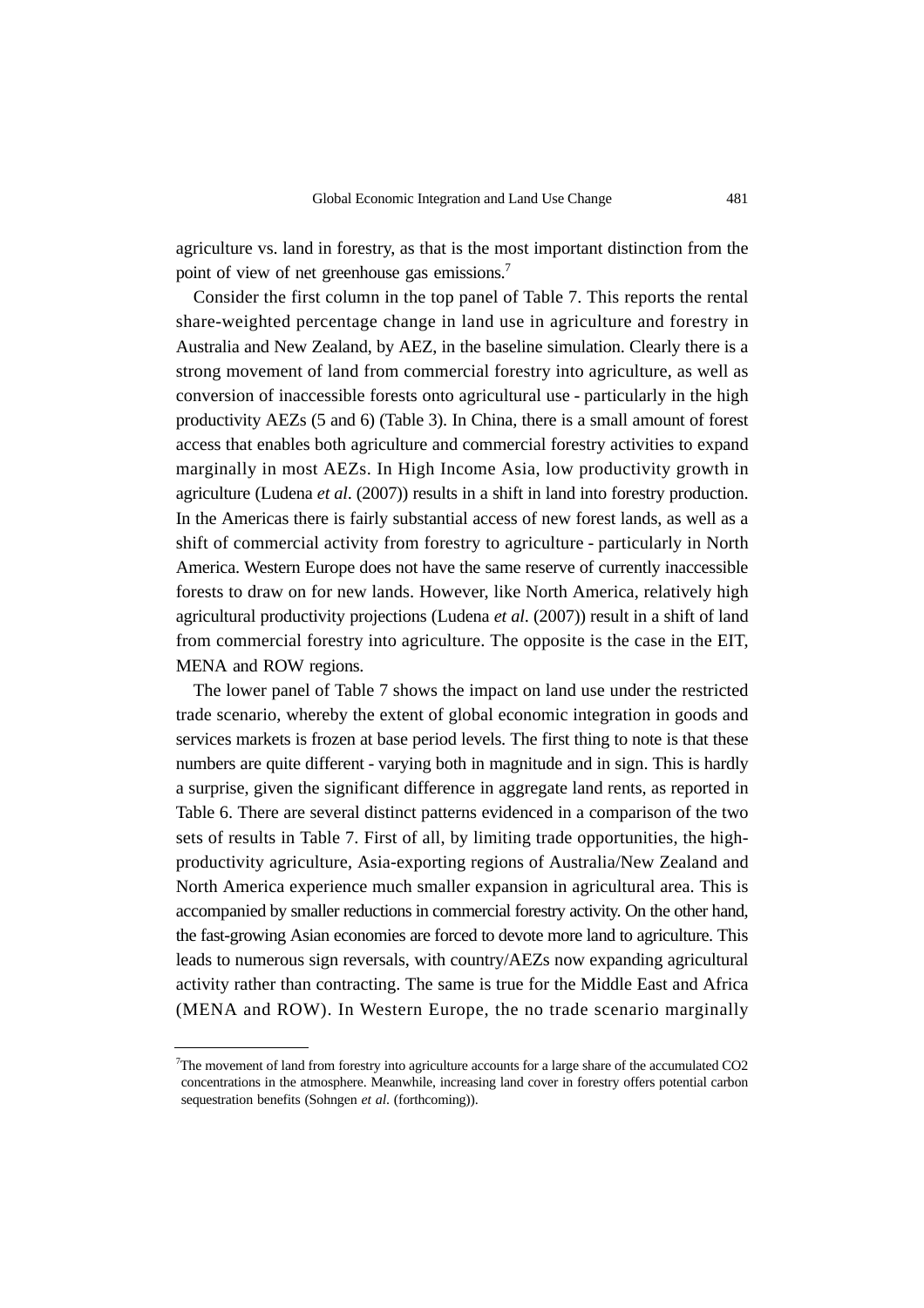| <b>Agro-Ecological Zones</b> | ANZ            | China    | HYAsia  | <b>ASEAN</b> | SAsia                            | NAm     | LAm     | <b>WEU</b>       | <b>EIT</b> | <b>MENA</b> | <b>ROW</b>     |
|------------------------------|----------------|----------|---------|--------------|----------------------------------|---------|---------|------------------|------------|-------------|----------------|
|                              |                |          |         |              | <b>Baseline</b>                  |         |         |                  |            |             |                |
|                              |                |          |         |              | Agriculture                      |         |         |                  |            |             |                |
| AEZ1                         | $\overline{0}$ | 0.01     |         |              | $-0.16$                          | 1.94    | 2.1     | $\boldsymbol{0}$ | $-4.48$    | $-1.77$     | $-1.56$        |
| AEZ2                         | $\Omega$       | 0.23     |         |              | $-0.1$                           | 8.36    | 6.71    | 5.1              | $-2.58$    | $-1.11$     | $-1.14$        |
| AEZ3                         | 0.21           | 0.85     | $-8.97$ |              | $-0.31$                          | 18.1    | 7.46    | 5.29             | $-2.64$    | $-2.55$     | $-0.26$        |
| AEZ4                         | 2.84           | 0.8      | $-6.54$ | 0.39         | $-0.6$                           | 6.32    | 6.3     | 2.77             | $-4.41$    | $-2$        | $-0.28$        |
| AEZ5                         | 22.26          | 0.66     | $-3.62$ | 0.39         | $-1.43$                          | 8.54    | 11.52   | 2.47             | $-2.95$    | $-1.43$     | 0.21           |
| AEZ <sub>6</sub>             | 29.01          | $-0.18$  | $-6.76$ | $-0.84$      | $-1.29$                          | 15.03   | 19.38   | 1.22             | $-6.51$    |             | $-0.29$        |
|                              |                |          |         |              | Forestry                         |         |         |                  |            |             |                |
| AEZ1                         | $\Omega$       | $\Omega$ |         |              | 0.16                             | $-1.37$ | $-1.42$ | $\Omega$         | 4.76       | 1.8         | 1.58           |
| AEZ <sub>2</sub>             | $\overline{0}$ | $-0.002$ |         |              | 0.1                              | $-1.38$ | $-2.89$ | $-4.86$          | 4.48       | 1.14        | 1.16           |
| AEZ3                         | $-0.2$         | 0.16     | 9.86    |              | 0.31                             | $-7.03$ | $-2.77$ | $-5.02$          | 4.6        | 2.69        | 0.3            |
| AEZ4                         | $-2.58$        | 0.23     | 7       | 0.35         | 0.6                              | $-3.34$ | $-1.33$ | $-2.7$           | 4.99       | 2.1         | 0.65           |
| AEZ <sub>5</sub>             | $-16.51$       | 0.56     | 3.75    | 0.54         | 1.45                             | $-5.12$ | $-2.46$ | $-2.41$          | 3.82       | 1.78        | 0.49           |
| AEZ6                         | $-20.45$       | 1.29     | 7.24    | 2.28         | 1.3                              | $-9.64$ | $-1.36$ | $-1.21$          | 8.1        |             | 1.35           |
|                              |                |          |         |              | <b>Restricted Trade Scenario</b> |         |         |                  |            |             |                |
|                              |                |          |         |              | Agriculture                      |         |         |                  |            |             |                |
| AEZ1                         | $\mathbf{0}$   | 0.01     |         |              | 0.18                             | 1.56    | 1.98    | $\boldsymbol{0}$ | 5.54       | 1.02        | 2.37           |
| AEZ2                         | $\theta$       | 0.3      |         |              | 0.11                             | 7.32    | 6.32    | 8.18             | 3.87       | 0.54        | $\overline{2}$ |
| AEZ3                         | 0.14           | 1.16     | 1.42    |              | 0.27                             | 13.63   | 7.06    | 6.26             | 3.71       | 1.28        | 0.83           |
| AEZ4                         | 1.84           | 1.18     | 0.91    | 1.61         | 0.55                             | 4.94    | 6.03    | 3.11             | 3.02       | 0.92        | 2.08           |
| AEZ <sub>5</sub>             | 11.85          | 1.4      | 0.46    | 2.31         | 1.31                             | 6.41    | 10.96   | 2.76             | 2.82       | 1.06        | 1.69           |
| AEZ <sub>6</sub>             | 13.65          | 1.33     | 0.95    | 7.56         | 1.12                             | 10.29   | 18.65   | 1.37             | 6.01       |             | 3.12           |
|                              |                |          |         |              | Forestry                         |         |         |                  |            |             |                |
| AEZ1                         | $\mathbf{0}$   | $\Omega$ |         |              | $-0.18$                          | $-1.05$ | $-1.31$ | $\overline{0}$   | $-5.2$     | $-1.01$     | $-2.31$        |
| AEZ2                         | $\Omega$       | $-0.04$  |         |              | $-0.11$                          | $-0.92$ | $-2.62$ | $-7.56$          | $-2.21$    | $-0.51$     | $-1.95$        |
| AEZ3                         | $-0.13$        | $-0.02$  | $-1.4$  |              | $-0.27$                          | $-4.03$ | $-2.49$ | $-5.89$          | $-2.03$    | $-1.16$     | $-0.78$        |
| AEZ4                         | $-1.64$        | $-0.03$  | $-0.9$  | $-0.8$       | $-0.55$                          | $-2.27$ | $-1.18$ | $-3.01$          | $-2.63$    | $-0.81$     | $-1.69$        |
| AEZ <sub>5</sub>             | $-8.79$        | $-0.04$  | $-0.45$ | $-1.27$      | $-1.29$                          | $-3.43$ | $-2.15$ | $-2.69$          | $-2.1$     | $-0.58$     | $-0.99$        |
| AEZ6                         | $-9.76$        | $-0.09$  | $-0.94$ | $-5.59$      | $-1.11$                          | $-6.03$ | $-1.09$ | $-1.35$          | $-4.79$    |             | $-2.03$        |

Source: Authors' simulations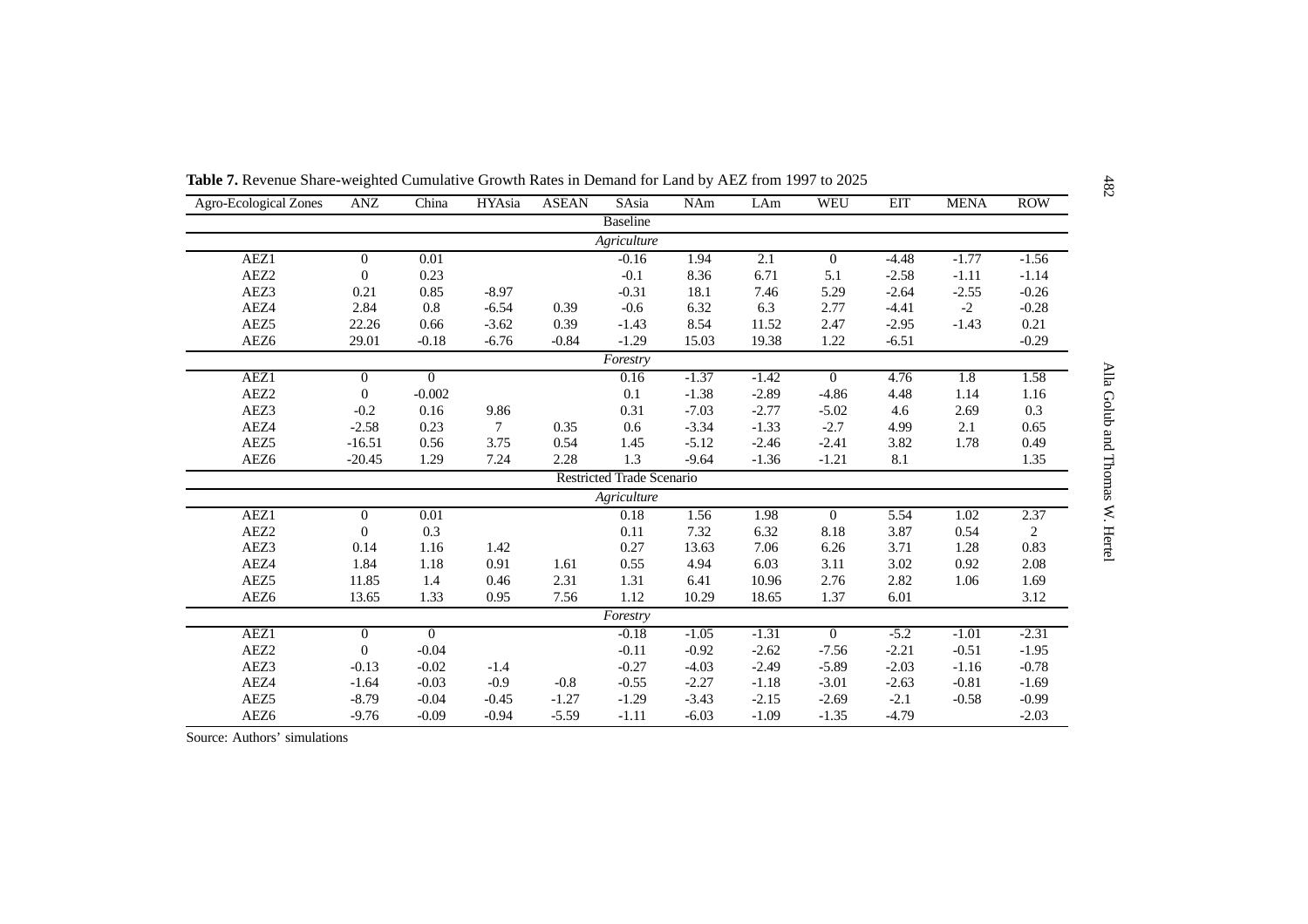accentuates the movement of land from forestry to agriculture, as Europe is forced to satisfy more of its own demands for food. On the other hand, there is a strong reversal in the direction of land movement between forestry and agriculture in Eastern Europe and the Commonwealth of Independent States region (EIT).

Figures 1 and 2 offer a visual summary of the differences between the top and bottom panels of Table 7 for forestry and agriculture, respectively. In particular, these figures map the deviation from baseline in cumulative land use change, by region/AEZ, due to trade. For example, in the case of land use for commercial forestry production in AEZ6 of the Australia/New Zealand region, the baseline rental share-weighted percentage change is -20.45 per cent (Table 7, top panel). Deducting the restricted trade outcome (-9.76 per cent) from the baseline value, we obtain -10.69 per cent, which is the minimum entry in Figure 1, appropriately shading the Southeastern corner of Australia and much of New Zealand. From this figure it is clear that global economic integration through international trade leads to a substantial shift in forestry activity from Australia/New Zealand and the Americas into Northern Europe, Central Asia, and even parts of Africa. On the other hand, Figure 2 shows that increased international economic integration through trade leads to strong increases in agricultural activity in Australia/New Zealand and the Americas, with the largest reductions coming in Asia. In short, global economic integration has a very important impact on the pattern of land use around the world.

#### **IV. Summary**

Land use change - in particular deforestation - has contributed substantially to current greenhouse gas concentrations in the atmosphere. In addition, agriculture and forestry have a potentially very significant role to play in stabilizing greenhouse gas concentrations. Yet the role of global economic integration in driving land use change is poorly understood. This paper aims to shed light on this complex topic. We do so by utilizing a dynamic general equilibrium model that has been modified to incorporate the most important economic features driving global land demand and supply. These include: an econometrically estimated, international demand system for commodities, a new data base and modeling framework that characterizes land use by Agro-Ecological Zone, and an explicit model of investment which drives the access of non-commercial forests in each region of the world.

We use this model to simulate a baseline period from 1997 to 2025 over which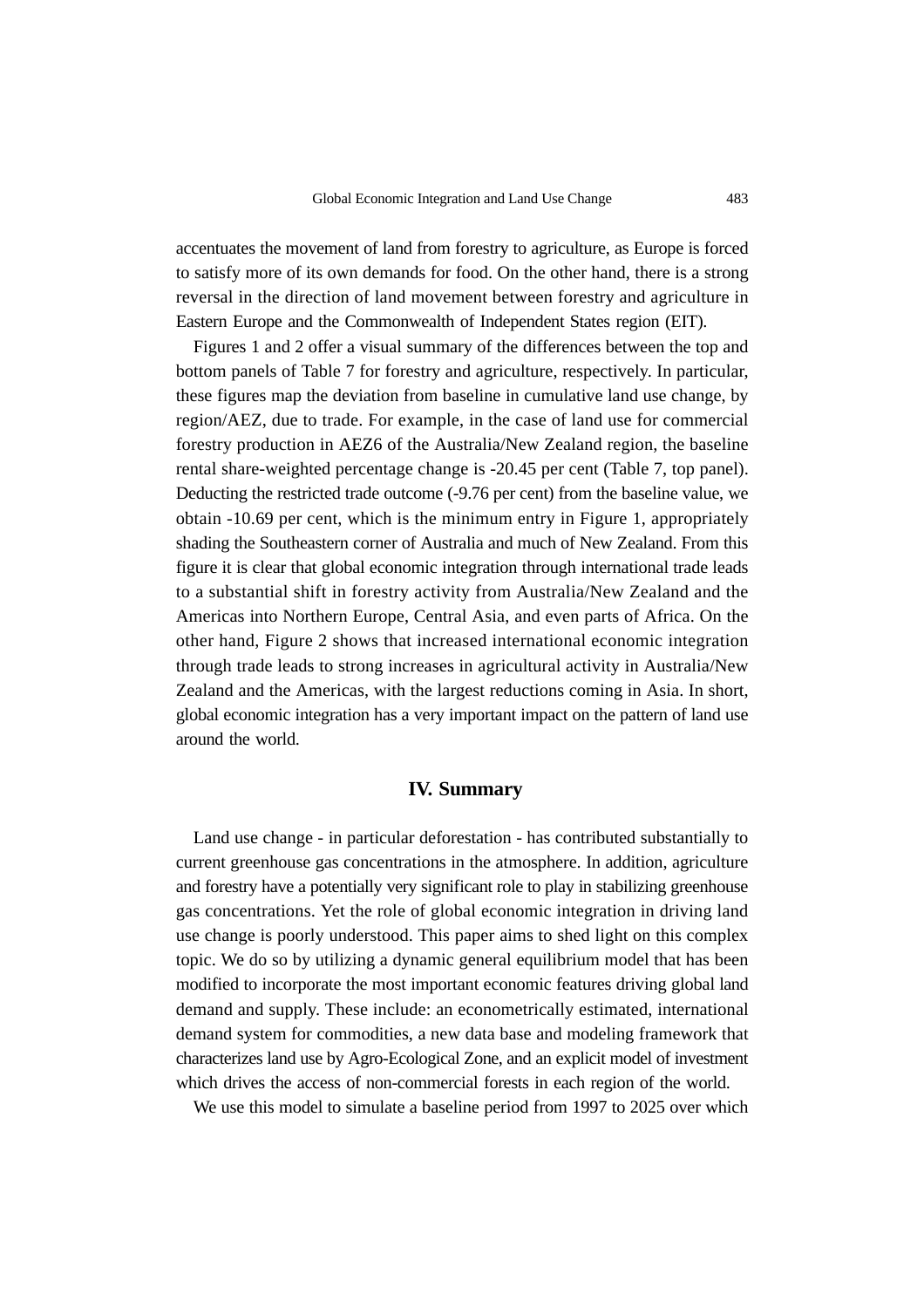484 Alla Golub and Thomas W. Hertel

land rents world wide rise sharply and the global allocation of land between agriculture and forestry changes rather significantly in some regions. Through a series of restricted simulations of the model, we are able to isolate the impact on land markets of the following elements of growth and globalization: (i) population growth, (ii) real income growth, (iii) access of forest lands, and (iv) international trade. Of the two demand-side factors, real income growth is shown to be the most important. The potential for accessing new forest lands plays a small role in dampening the growth in global land rents.

International trade plays a very substantial role in mediating between the landabundant, slower growing economies of the Americas and Australia/New Zealand, and the land-scarce, rapidly growing economies of Asia. If the degree of integration in the global economy is frozen at base period levels, a significant divergence in agriculture/forestry land rents arises across regions. And trade also plays an important role in determining where deforestation is likely to occur. In summary, when combined, the forces of globalization are expected to play a large role in determining the pattern of land use change.

We close this paper with a discussion of some of the most salient limitations of our approach. First, we found that income growth in poor countries will generate substantial increases in food demand and the demand for agricultural land. It should be noted, however, that we do not take into account potential changes in income distribution. We have implicitly assumed that incomes of all households in each region rise in equal proportions. Second, it is assumed in the model that only crops, ruminant livestock and forestry compete for land, while all other sectors do not use land. Thus, residential, commercial and recreational demands for land are omitted from the baseline. Another important component of the contemporaneous land use baseline, absent from current work, is demand for biofuels. Finally, we do not believe that present implementation of the land use component of this model is sufficiently detailed. While the 11 region/6 AEZ/crop-livestock-forestry breakdown does yield some interesting heterogeneity across AEZs, in future work, we would like to use a larger number of AEZs as well as more crops in order to capture the heterogeneity of land use across AEZs. For example, reducing the Length of Growing Period in each AEZ from 60 to 10 days, and distinguishing Boreal, Temperate and Tropical climates would yield a total of 108 AEZs. We believe this would be manageable in future analyses. This would considerably enrich the physical detail of the ecological constraints on production in the model at relatively low cost.

*Received 30 September 2007, Revised 7 March 2008, Accepted 8 April 2008*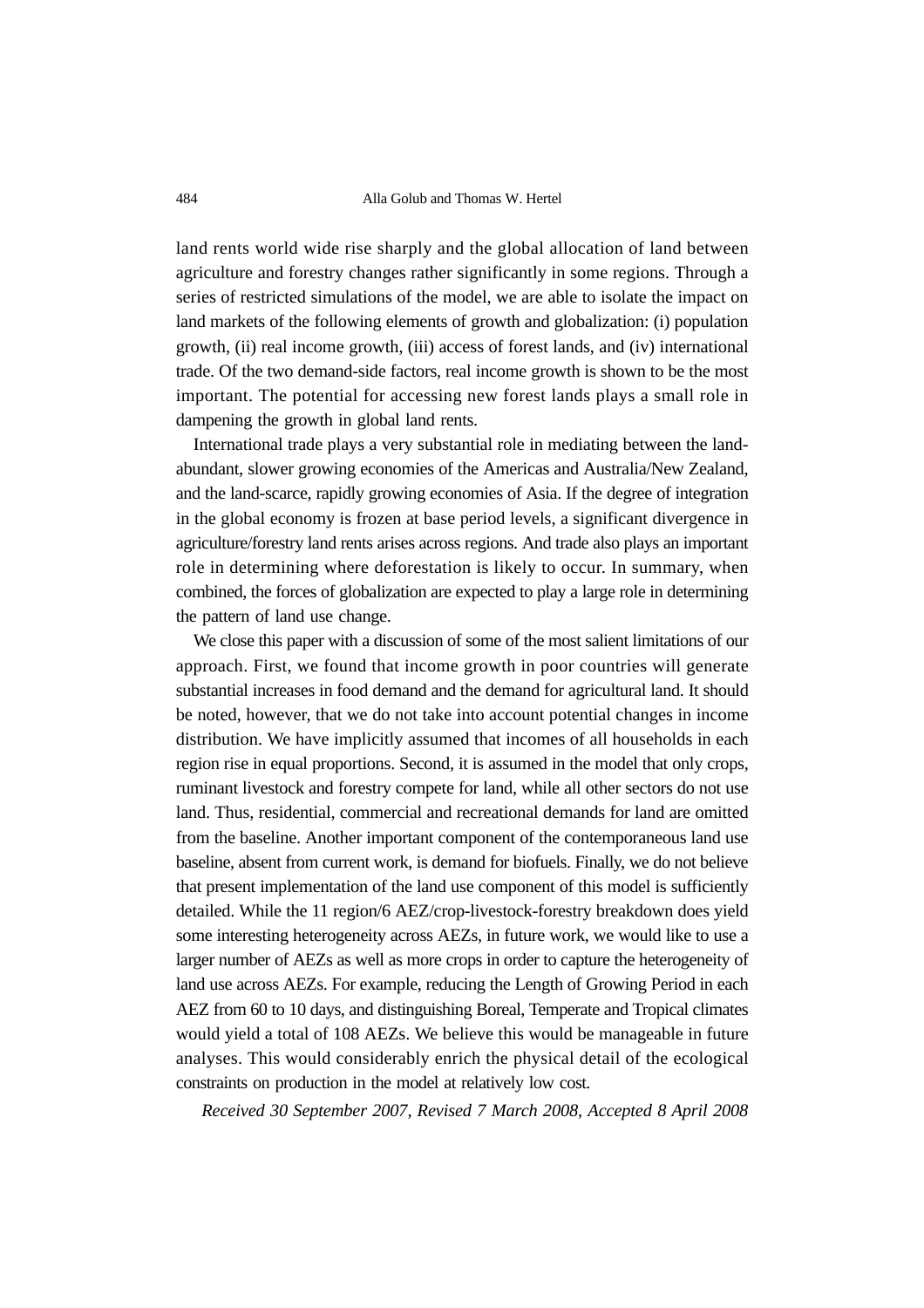## **References**

- Adams, D. M., R. J. Alig, J.M. Callaway, B. A. McCarl, and S. M. Winnett (1996) *The Forest and Agricultural Sector Optimization Model (FASOM): Model Structure and Policy Applications.* Research Paper PNW-RP-495. Portland, OR: U.S. Department of Agriculture, Forest Service, Pacific Northwest Research Station.
- Ahammad, H., and R. Mi (2005) "Land Use Change Modeling in GTEM: Accounting for forest sinks". Australian Bureau of Agricultural and Resource Economics. Presented at EMF 22: Climate Change Control Scenarios, Stanford University, California, 25- 27 May, 2005.
- Cranfield, J.A.L., J.S. Eales, T.W. Hertel, and P.V. Preckel (2003) "Model Selection when Estimating and Predicting Consumer Demands using International, Cross Section Data," *Empirical Economics*, 28(2), 353-364.
- Darwin, R., M. Tsigas, J. Lewandrowski, and A. Raneses (1995) World Agriculture and Climate Change: Economic Adaptations, Agricultural Economic Report no. 703, Economic Research Service, US Department of Agriculture, Washington DC.
- Dimaranan, B. V., and R. A. McDougall (2002) *Global Trade*, *Assistance, and Production: The GTAP 5 Data Base*, Center for Global Trade Analysis, Purdue University, available on line at http://www.gtap.agecon.purdue.edu/databases/v5/v5\_doco.asp.
- Global Timber Market and Forestry Data Project (2004) Available on line at http://wwwagecon.ag.ohio-state.edu/people/sohngen.1/forests/GTM/index.htm
- Golub, A. (2006) *Projecting the Global Economy to 2025: A Dynamic General Equilibrium Approach.* Ph.D. dissertation, Purdue University.
- Golub, A., T.W. Hetrel and B. Sohngen (2007) "Projecting Land Use Change in the Dynamic GTAP framework". Paper prepared for the presentation at the Tenth Annual Conference on Global Economic Analysis, West Lafayette, IN, USA, June 7-9, 2007.
- Hertel, T. W., C. E. Ludena, and A. Golub (2006) "Economic Growth, Technological Change and Patterns of Food and Agricultural trade in Asia". ERD Working Paper No. 86, Asian Development Bank, November.
- Ianchovichina, E., R. Darwin, and R. Shoemaker (2001) "Resource Use and Technological Progress in Agriculture: A Dynamic General Equilibrium Analysis," *Ecological Economics* 38(2), pp. 275-291.
- Ianchovichina, E. and R. McDougall (2001) *Structure of Dynamic GTAP*. GTAP Technical Paper 17, Center for Global Trade Analysis, available on line at www.gtap.org.
- Kets, W., and A.M. Lejour (2003) *Sectoral TFP growth in the OECD*, CPB Memorandum 58.
- Lee, H-L., T. W. Hertel, B. Sohngen and N. Ramankutty (2005) *Towards and Integrated Land Use Data Base for Assessing the Potential for Greenhouse Gas Mitigation*. GTAP Technical Paper No. 25, Center for Global Trade Analysis, Purdue University, available on line at https://www.gtap.agecon.purdue.edu/resources/res\_display.asp? RecordID=1900.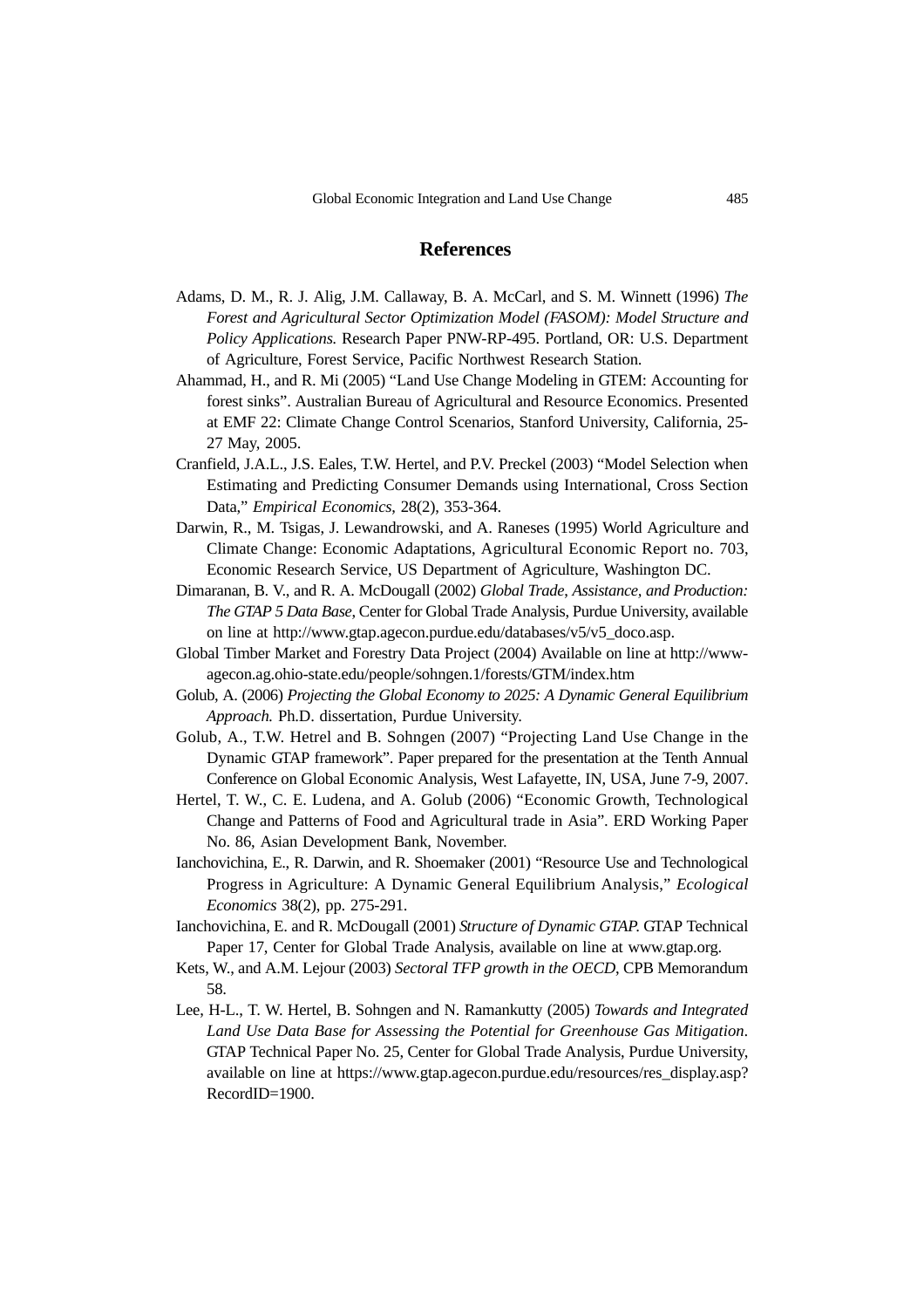- Ludena, C.E., T.W. Hertel, P.V. Preckel, K. Foster and A. Nin (2007) "Productivity Growth and Convergence in Crop, Ruminant and Non-Ruminant Production: Measurement and Forecasts", *Agricultural Economics* 37, 1-17.
- Reimer, J.J. and T.W. Hertel (2004) "Estimation of International Demand Behavior for Use with Input-Output Based Data," *Economic Systems Research*, 16(4), 347-366.
- Rimmer, M.T. and A.A. Powell (1996) "An Implicitly Additive Demand System." *Applied Economics* 28, 1613-1622.
- Rose, S., H. Ahammad, B. Eickhout, B. Fisher, A. Kurosawa, S. Rao, K. Riahi, and D. van Vuuren (2007) *Land in Climate Stabilization Modeling: Initial Observations*. Report, EMF.
- Sohngen, B., A. Golub, and T. Hertel (forthcoming) "The Role of Forestry in Carbon Sequestration in General Equilibrium Models". Chapter prepared for inclusion in book "Economic Analysis of Land Use in Global Climate Change Policy". Editors: T. Hertel, S. Rose, R. Tol. Publisher: Routledge.
- Sohngen, B. and R. Mendelsohn (2003) "An Optimal Control Model of Forest Carbon Sequestration." *American Journal of Agricultural Economics*. 85(2), 448-457.
- Sohngen, B. and R. Mendelsohn (2006) "A Sensitivity Analysis of Carbon Sequestration". In *Human-Induced Climate Change: An Interdisciplinary Assessment*. Edited by M. Schlezinger. Cambridge University Press.
- Sohngen, B., C. Tennity, M. Hnytka, and K. Meeusen (forthcoming) "Global Forestry Data for the Economic Modeling of Land Use". Chapter prepared for inclusion in book "Economic Analysis of Land Use in Global Climate Change Policy". Editors: T. Hertel, S. Rose, R. Tol. Publisher: Routledge.
- Walmsley, T. L., B. V. Dimaranan, and R. A. McDougall (2000) "A Base Case Scenario for the Dynamic GTAP Model", Center for Global Trade Analysis, Purdue University.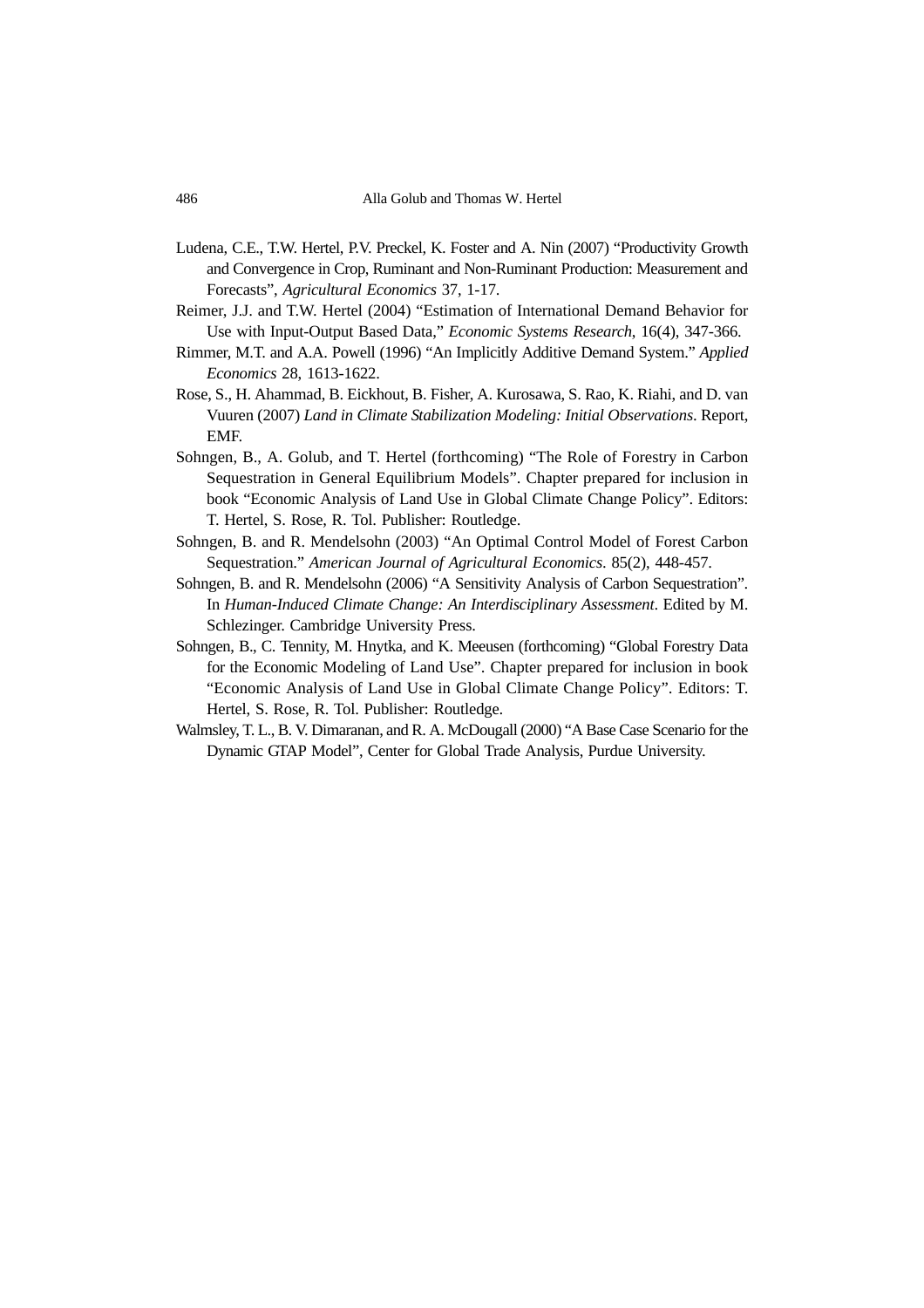# **Appendix**

Aggregation of GTAP Regions

| Region                                                   | GTAP regions                                                                                                                                                                                             |
|----------------------------------------------------------|----------------------------------------------------------------------------------------------------------------------------------------------------------------------------------------------------------|
| Australia and New Zealand (ANZ)                          | Australia, New Zealand                                                                                                                                                                                   |
| China (CHN)                                              | China                                                                                                                                                                                                    |
| High Income Asia (HYAsia)                                | Hong Kong, Japan, Korea, Taiwan                                                                                                                                                                          |
| <b>Association of Southeast Asian Nations</b><br>(ASEAN) | Indonesia, Malaysia, Philippines, Singapore,<br>Thailand, Viet Nam                                                                                                                                       |
| South Asia (SAsia)                                       | Bangladesh, India, Sri Lanka and the rest of South<br>Asia                                                                                                                                               |
| North America (NAM)                                      | Canada, United State                                                                                                                                                                                     |
| Latin America (LAM)                                      | Mexico, Central America and Caribbean, Colom-<br>bia, Peru, Argentina, Brazil, Chile, Uruguay, Vene-<br>zuela and the rest of Andean Pact.                                                               |
| Western European Union Europe<br>(WEU) except Turkey     | Austria, Belgium, Denmark, Finland, France, Ger-<br>many, United Kingdom, Greece, Ireland, Italy,<br>Luxembourg, Netherlands, Portugal, Spain, Swe-<br>den, Switzerland and the rest of EFTA             |
| Economies in Transition (EIT)                            | Albania, Bulgaria, Croatia, Czech Republic, Hun-<br>gary, Malta, Poland, Romania, Slovakia, Slovenia,<br>Estonia, Latvia, Lithuania, Cyprus, Russian Federa-<br>tion and the rest of former Soviet Union |
| Middle East and North Africa (MENA)                      | Turkey, the rest of Middle East, Morocco, the rest<br>of North Africa                                                                                                                                    |
| The Rest of the World (ROW)                              | Botswana, the rest of SACU, Malawi, Mozam-<br>bique, Zambia, Zimbabwe, the rest of Southern<br>Africa, Tanzania, Uganda, the rest of Sub-Saharan<br>Africa, the rest of the World                        |